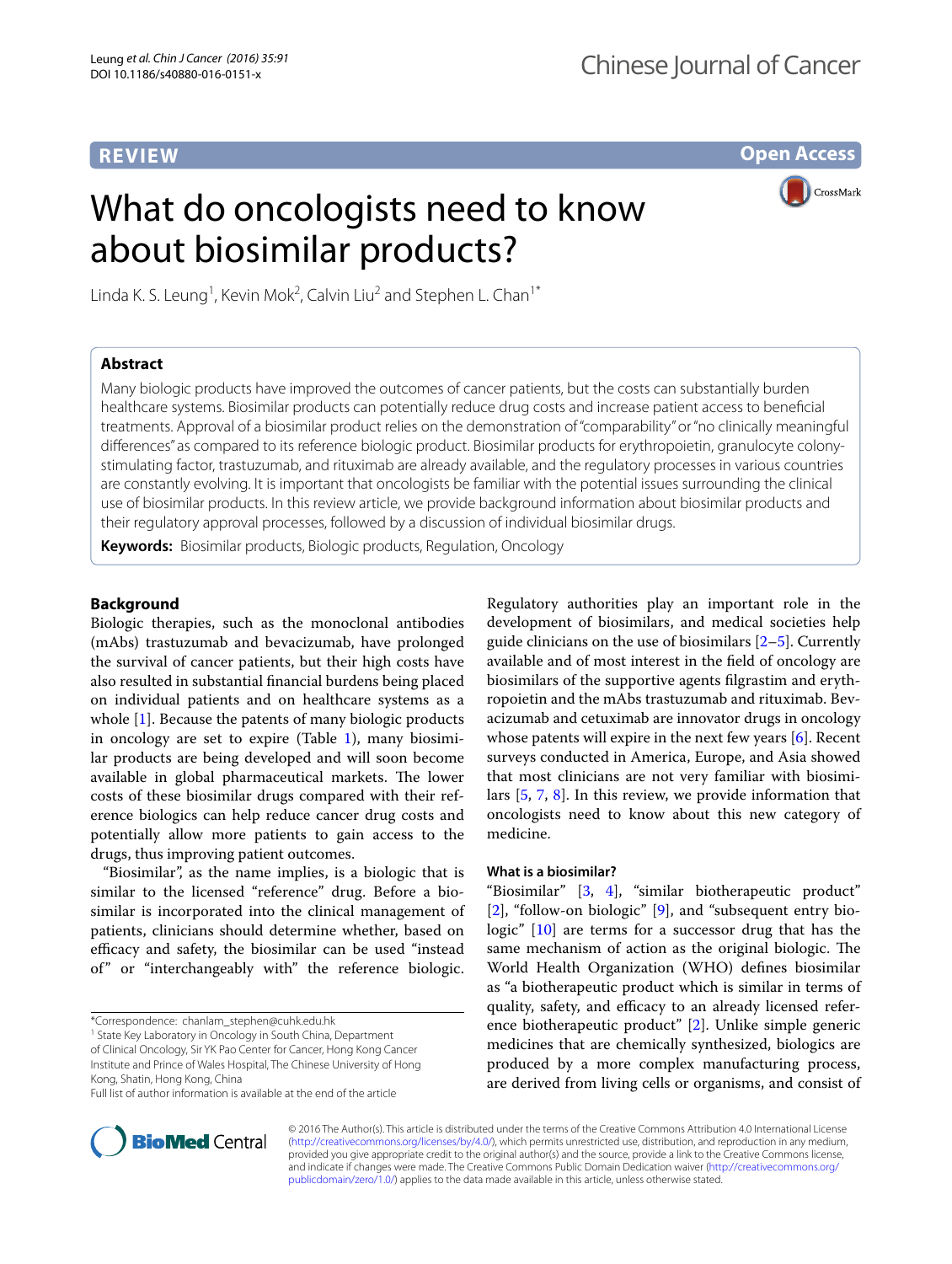| Biologic (brand name)                | Manufacturer                                 | Estimated patent expiry (month and year) |               |
|--------------------------------------|----------------------------------------------|------------------------------------------|---------------|
|                                      |                                              | <b>United States</b>                     | <b>Europe</b> |
| Supportive agents                    |                                              |                                          |               |
| Filgrastim (Neupogen)                | Amgen/Roche/Jassen                           | Expired                                  | Expired       |
| Pegfilgrastim (Neulasta)             | Amgen                                        | Expired                                  | Aug 2017      |
| Epoetin alfa (Emprex/Epogen/Procrit) | Amgen/Jassen                                 | Expired                                  | Expired       |
| Darbepoetin alfa (Aranesp)           | Amgen                                        | May 2024                                 | Jul 2016      |
| Monoclonal antibodies                |                                              |                                          |               |
| Trastuzumab (Herceptin)              | Genentech/Roche                              | Jun 2019                                 | Expired       |
| Rituximab (Rituxan/MabThera)         | Roche                                        | Sep 2016                                 | Expired       |
| Cetuximab (Erbitux)                  | Eli Lilly/Bristol-Myers<br>Squibb/Merck KgaA | Expired                                  | Expired       |
| Bevacizumab (Avastin)                | Genentech/Roche                              | Jul 2019                                 | Jan 2022      |

<span id="page-1-0"></span>

|  |  |  |  |  |  | Table 1 Key oncological biologics whose patents either have expired or will expire soon |
|--|--|--|--|--|--|-----------------------------------------------------------------------------------------|
|--|--|--|--|--|--|-----------------------------------------------------------------------------------------|

relatively large and complex molecules [\[11\]](#page-8-10). Any variations in the manufacturing condition can result in alterations in biological function, causing changes in efficacy; and/or induce an immune response (immunogenicity), leading to a new adverse reaction. There is certain degree of variability in the manufacturing process of biologics that exists even between different batches of the same product. The expiration of a biologic's patent unveils only the primary amino sequence and the structure of the drug, not precise production information. The attempted replica can be considered only highly similar to the original biologic, not truly "generic." Therefore, the criteria for obtaining regulatory approval of chemically derived generic drugs are inappropriate for biosimilars. Table [2](#page-2-0) summarizes the differences between biosimilars and generic drugs.

#### **Biosimilar regulatory approval**

The European Medicines Agency (EMA) is the body responsible for approving biosimilars in the European Union (EU), and it established the first legislative pathway for doing so. In 2005, it published guidelines governing the development of biosimilars; since then, it has developed individual guidelines for the biosimilars of granulocyte colony-stimulating factor (G-CSF), erythropoietin, and various mAbs [\[3](#page-8-6)]. The EMA defines biosimilars as "a biological medicinal product that contains a version of the active substance of an already authorized reference medicinal product and similarity to the reference product in terms of quality characteristics, biological activity, safety and efficacy based on a comprehensive comparability exercise needs to be established" [\[3](#page-8-6)]. The concept of "comparability" in reference to the original biologic is considered fundamental to the approval of a biosimilar. Comprehensive comparability studies should

demonstrate similarity in physiochemical, biological, and immunological characteristics and in efficacy and safety. Immunogenicity has been a safety concern for biosimilars; thus, a robust pharmacovigilance system and risk management procedures should be in place to ensure long-term safety.

In the EU, the first biosimilar product was approved in 2006 [\[12](#page-8-11)]. Many countries soon followed the EMA's lead. Since 2008, Australia has followed the EU guidelines and approved its first biosimilar in 2010 [[13\]](#page-8-12). In 2013, the Australia's Therapeutic Goods Administration released a guidance document on the evaluation of biosimilars [[14\]](#page-8-13). Canada also follows the EU regulatory process and finalized its guidelines in 2010  $[10]$  $[10]$ . In 2009, the WHO formalized guidelines on the evaluation of similar biotherapeutic products [[2\]](#page-8-1). The United States of America (USA) has lagged behind in the development of biosimilars, having approved its first biosimilar only in March 2015 [[9\]](#page-8-8). The United States Food and Drug Administration (US FDA) issued final guidelines in April 2015 [\[4](#page-8-7)]. It defines biosimilar as "a biological product that is highly similar to the reference product notwithstanding minor differences in clinically inactive components and that there are no clinically meaningful differences between the biological product and the reference product in terms of safety, purity and potency." Emerging drug markets of Asia are typically generics driven; they offer an attractive market for the developers of biosimilars, but regulations vary across countries, and not every country has issued guidelines  $[15-21]$  $[15-21]$  (Table [3\)](#page-3-0). Some Asian countries follow a specific biosimilar pathway that is akin to the EMA model [\[16](#page-8-16)[–19,](#page-8-17) [22\]](#page-8-18). Singapore has approved biosimilar products only if they have been approved by other agencies namely, the EMA, the US FDA, the Australian Therapeutic Goods Administration, or the Health Canada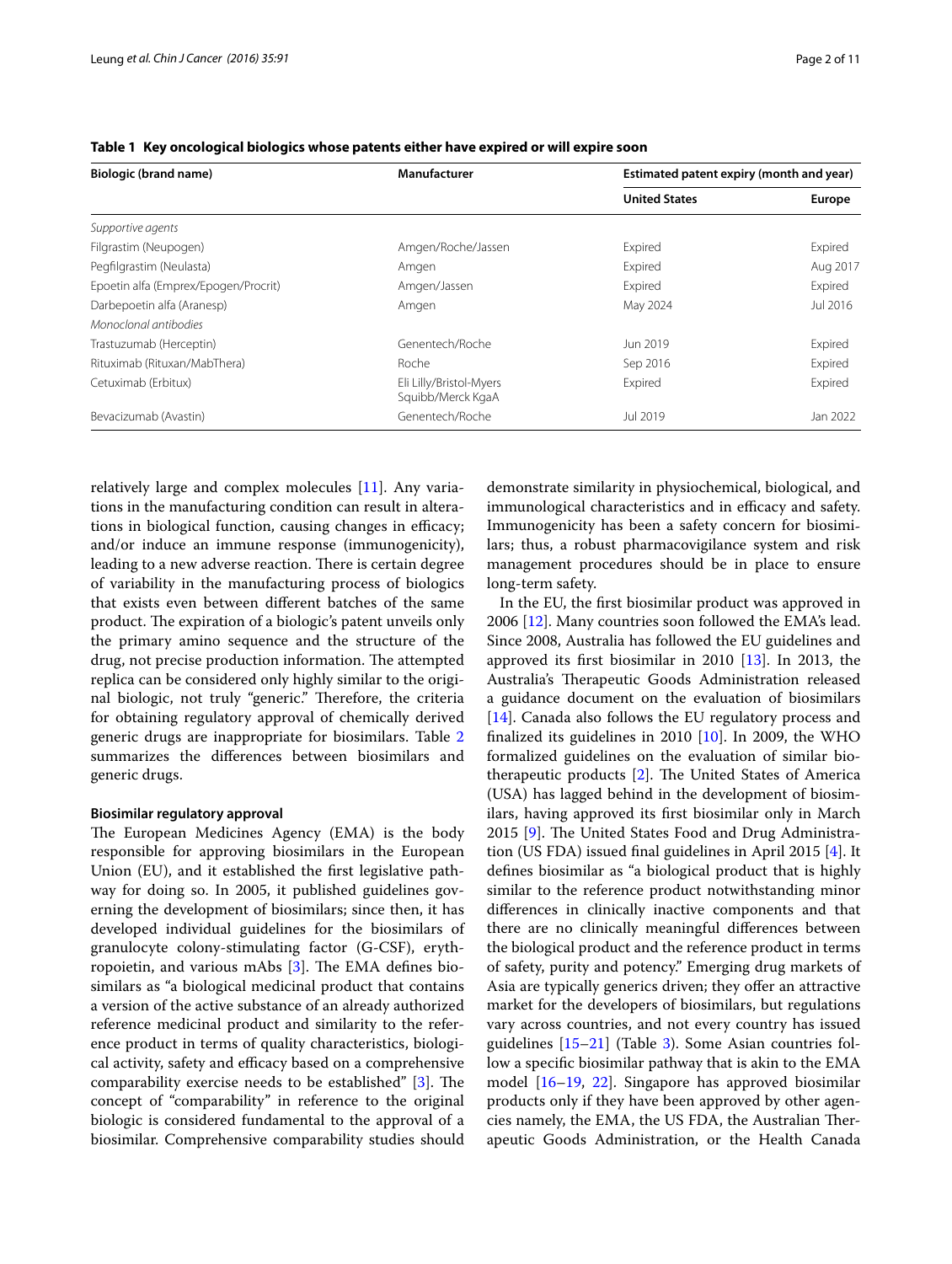## <span id="page-2-0"></span>**Table 2 Comparisons between biosimilars and generics**

| Feature                                | <b>Biosimilars</b>                                                                                                                                                                                                                                                                                                                                                                                                          | Generics                                                                                                                                                                                                                                                                                                                             |
|----------------------------------------|-----------------------------------------------------------------------------------------------------------------------------------------------------------------------------------------------------------------------------------------------------------------------------------------------------------------------------------------------------------------------------------------------------------------------------|--------------------------------------------------------------------------------------------------------------------------------------------------------------------------------------------------------------------------------------------------------------------------------------------------------------------------------------|
| Definitions                            | US FDA A biosimilar is a biological product that is highly similar<br>to a licensed reference biological product notwithstanding<br>minor differences in clinically inactive components; and there<br>are no clinically meaningful differences between the biologi-<br>cal product and the reference product in terms of the safety,<br>purity, and potency of the product                                                  | US FDA A generic drug is identical to a brand name<br>drug in dosage, safety, strength, route of administra-<br>tion, quality, performance, and intended use                                                                                                                                                                         |
|                                        | EU EMA A biosimilar is a biological medicinal product that con-<br>tains a version of the active substance of an already authorized<br>original biological medicinal product (reference medicinal<br>product). Similarity to the reference medicinal product in<br>terms of quality characteristics, biological activity, safety, and<br>efficacy based on a comprehensive comparability exercise<br>need to be established | EU EMA A generic medicine is a medicine that is devel-<br>oped to be the same as a medicine that has already<br>been authorized (the "reference medicine"). It contains<br>the same active substance(s) as the reference medi-<br>cine, and it is used at the same dose(s) to treat the<br>same disease(s) as the reference medicine |
| Manufacturing processes                | Complex, as they are derived from living cells or organisms,<br>sensitive to manufacturing changes                                                                                                                                                                                                                                                                                                                          | Simple, as produced by chemical synthesis                                                                                                                                                                                                                                                                                            |
| Immunogenicity                         | Immunogenic                                                                                                                                                                                                                                                                                                                                                                                                                 | Mostly non-immunogenic                                                                                                                                                                                                                                                                                                               |
| Compared with original<br>counterparts | Similar but not identical<br>Need to demonstrate comparability (i.e., no clinically meaningful<br>differences) to its comparator (the reference drug)<br>Automatic substitution not recommended (some biosimilars<br>might not carry all the same indications, especially if the refer-<br>ence biologics have multiple mechanisms of action)                                                                               | Identical<br>Therapeutically equivalent<br>Allow automatic substitution                                                                                                                                                                                                                                                              |

*US* the United States; *FDA* the Food and Drug Administration; *EU* the European Union; *EMA* the European Medicines Agency

[[19\]](#page-8-17). In India, less stringent regulatory requirements have led to many biosimilars being available in the market since 2000; however, not until 2012 were guidelines issued [\[21\]](#page-8-15). In China, specific guidelines to be developed by the China Food and Drug Administration are pending; currently, the approval of biosimilars follows a simplified new product approval pathway [[20\]](#page-8-19). Worldwide, regulations are evolving, and global harmonization of regulatory standards would definitely help manufacturers develop biosimilars in a more cost-effective way [[23](#page-8-20)].

Overall, the USA and the EU have similar basic principles in terms of quality and clinical and non-clinical comparability testing strategies [[3,](#page-8-6) [4](#page-8-7)]. A single reference product as comparator should be used throughout the studies to enable the generation of coherent data and conclusions. The dosage and the form and route of administration of the biosimilar and the reference biologic should be the same. The totality-of-the-evidence approach is adopted to review the marketing authorization application of biosimilar products, and a stepwise approach for demonstrating biosimilarity is recommended (Fig. [1](#page-4-0)). At each step, the biosimilar developer should evaluate and justify any identified uncertainties or differences between the biosimilar and the reference biologic and maintain an active dialogue with the approval agency, all of which affect the type and amount of data required to move on to the next step. Demonstrating high molecular similarity between the biosimilar and the reference biologic at the beginning reduces the amount of preclinical and clinical data that are subsequently required. If the reference biologic is licensed for more than one indication, similarity of the biosimilar should be demonstrated separately for each indication. Extrapolation of efficacy and safety data from one therapeutic indication to another is allowed, provided that there is evidence that the mechanisms of action and safety in the subpopulations evaluated are very likely to be equivalent. Currently, the EMA and the US FDA are collaborating to facilitate the global development of biosimilars. Regular meetings are being held between the two agencies to exchange information on the development of biosimilar products and on pharmacovigilance.

#### **Pharmacovigilance of biosimilars**

Pharmacovigilance is "the science and activities relating to the detection, assessment, understand and prevention of adverse effects or any other drug related problem" [\[24](#page-8-21)]. Pharmacovigilance is particularly important when dealing with biologics because safety data from pre-authorization clinical studies only identify some potential risks and are insufficient to detect rare adverse events. Immunogenicity can be related to the route of administration, dosing regimen, patient-related factors, and diseaserelated factors, and it is an ongoing safety concern [\[3](#page-8-6)]. The case of erythropoietin antibody-mediated pure red cell aplasia (PRCA) is a good example of immunogenicity being identified by post-marketing surveillance, when a small change in the formulation of the biologic led to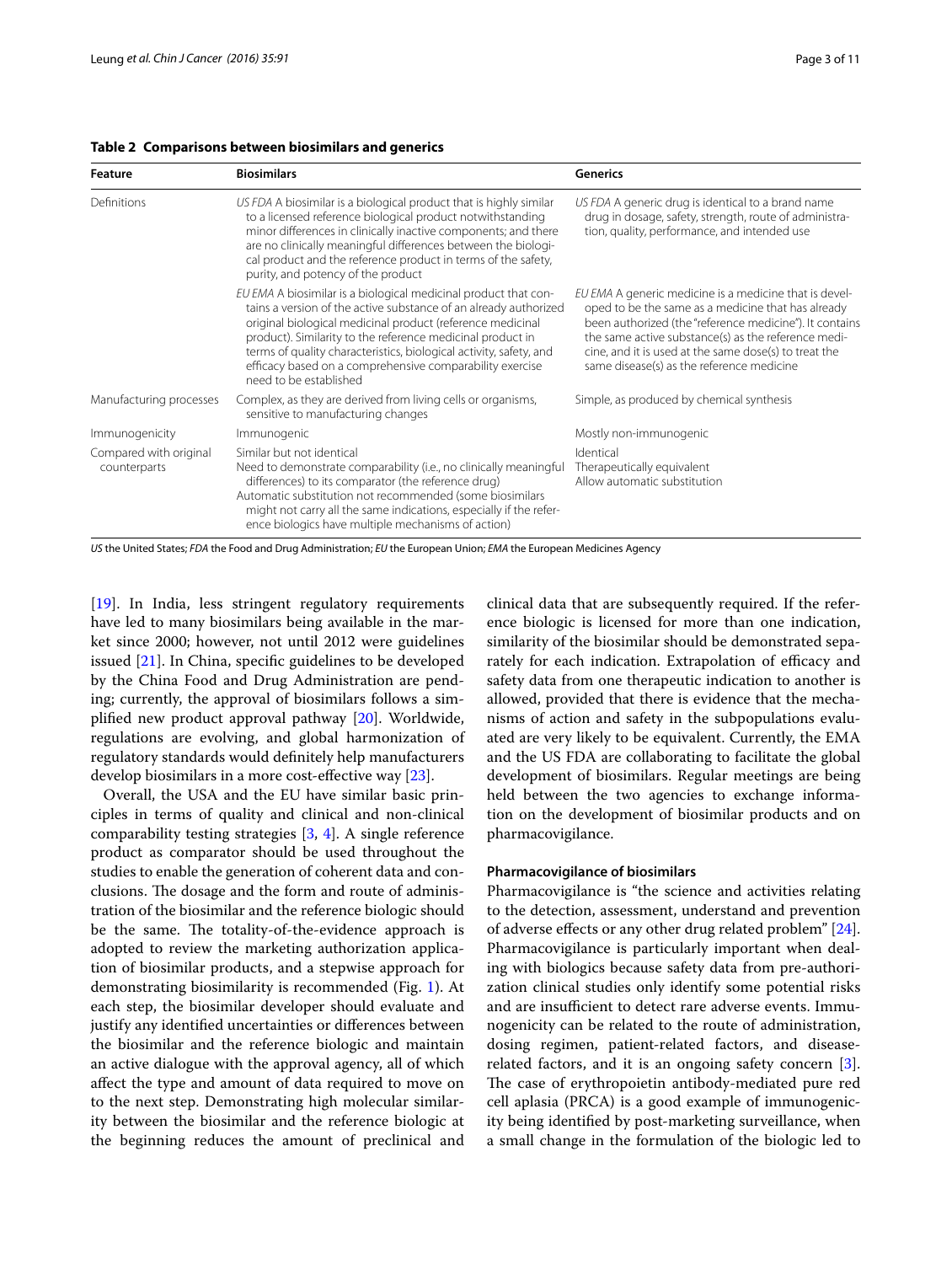| Feature                                                          | Yes                                                                                                                                                                                                                                                                                                                                                           | No                                                                                                                                                                                         |
|------------------------------------------------------------------|---------------------------------------------------------------------------------------------------------------------------------------------------------------------------------------------------------------------------------------------------------------------------------------------------------------------------------------------------------------|--------------------------------------------------------------------------------------------------------------------------------------------------------------------------------------------|
| Own biosimilar quideline issued?                                 | EU-EMA, 2005<br>Australia-TGA, 2013<br>Malaysia-NPCB, 2008<br>Singapore-HSA, 2011<br>Japan-PMDA, 2009<br>South Korea-MFDS, 2010<br>Canada-Health Canada, 2010<br>US-FDA, 2015<br>India-Ministry of Science and Technology and<br>Ministry of Health and Family Welfare, 2012                                                                                  | New Zealand-Medsafe (but refers to both EU and US<br>quidelines)<br>China-CFDA (follows a simplified new product<br>approval pathway)                                                      |
| Reference product must be regis-<br>tered in the region/country? | EU<br>Australia<br>Singapore<br>Japan<br>South Korea<br>US<br>India                                                                                                                                                                                                                                                                                           | Canada<br>Malaysia (products registered in the reference countries<br>Australia, Canada, EU, United Kingdom, France, Japan,<br>Sweden, Switzerland, and US are considered accept-<br>able) |
| Interchangeability designation?                                  | US<br>Singapore and Malaysia (allow if both biosimilar and<br>reference product approved for the same indica-<br>tion but cannot be substituted with one another<br>during a treatment period)                                                                                                                                                                | Europe<br>Australia<br>Japan<br>South Korea<br>Canada<br>India                                                                                                                             |
| Extrapolation from one indication to<br>another?                 | EU<br>Australia<br>Japan<br>South Korea<br>Singapore<br>Malaysia<br>Canada<br>US<br>India (allow for extrapolation of therapeutic similarity<br>across indications in certain cases, depending on<br>clinical experience, available literature data, and<br>whether the same mechanisms of action or the<br>same receptor(s) are involved in all indications) |                                                                                                                                                                                            |

## <span id="page-3-0"></span>**Table 3 Global regulations for the evaluation and approval of biosimilars**

*EU* the European Union; *EMA* the European Medicines Agency; *TGA* the Therapeutic Goods Administration; *CDE* the Center for Drug Evaluation; *NPCB* the National Pharmaceutical Control Bureau; *HSA* the Health Sciences Authority; *PMDA* the Pharmaceuticals and Medical Devices Agency; *MFDS* the Ministry of Food and Drug Safety; *US* the United States; *FDA* the Food and Drug Administration; *Medsafe* the Medical Devices Safety Authority; *CFDA* the China Food and Drug Administration

an adverse immune response [[25](#page-8-22)]. In addition to immunogenicity, other safety concerns, such as the administration of hematopoietic colony-stimulating factors to healthy donors, which led to the development of hematologic malignancies, have been observed with biologics [[26\]](#page-8-23). To ensure long-term safety, biosimilars are required to follow the same pharmacovigilance regulations as their reference counterparts. Required as part of the marketing application are a risk management plan describing the safety profile of the drug as well as proposed pharmacovigilance and risk minimization measures. After biosimilars are approved, companies are required to submit periodic safety reports. Prescribers should report any suspected serious adverse reactions associated with the use of biosimilars, and ensuring traceability of the biosimilars associated with adverse events is essential. To date, no specific safety concerns regarding approved and marketed biosimilars have been identified.

**Interchangeability between a biologic and its biosimilar** Generic medications can be used interchangeably with their branded originators since they are considered therapeutically equivalent; often, pharmacists may substitute a prescribed drug for a generic medication without the prior consent of the treating physician (known as "automatic substitution") [[23\]](#page-8-20). Interchangeability refers to switching back and forth between two medicinal products without any observed changes in efficacy or safety risk. Biosimilarity does not imply interchangeability, and interchangeability does not always imply substitutability.

Some biosimilars might not have all the same indications that the reference biologics are approved for, especially if the reference biologics have multiple mechanisms of action. Even if a biosimilar is approved for the same indication as the reference originator, it is generally recommended that automatic substitution not be allowed because the clinician should be fully aware of which drug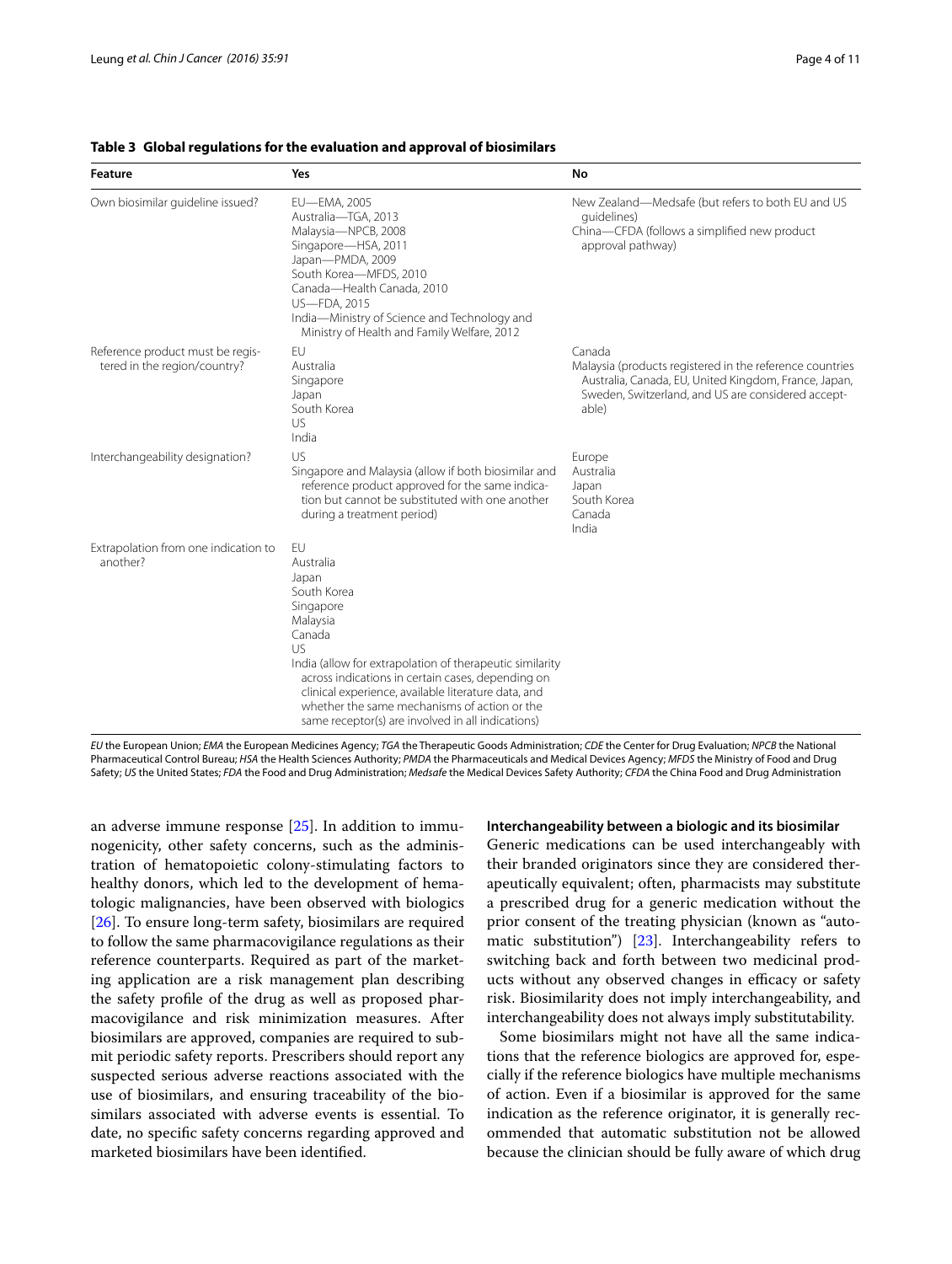

<span id="page-4-0"></span>is given to the patient. If, during a treatment period, alternation or switching between the biosimilar and the branded biologic cannot be avoided, this must be recorded accurately; maintaining pharmacovigilance by clearly delineating between biosimilars and branded originators is important.

The USA allows an "interchangeable" designation for biosimilars, provided that, in any given patient, the biosimilar can be expected to produce the same clinical results as the reference product and that the safety and efficacy observed when alternating or switching between the two remain the same  $[4]$  $[4]$ . Other countries, such as Australia and Canada, do not provide recommendations on whether a biosimilar can be used interchangeably with its reference medicine, and they have officially prohibited the automatic substitution of biologics [[10,](#page-8-9) [14](#page-8-13)]. The EMA also does not provide an interchangeable recommendation when approving a biosimilar [\[3\]](#page-8-6). Individual EU countries must decide on the interchangeability between a biologic and its biosimilar [[27](#page-9-0)].

## **Biosimilar epoetins**

Erythropoiesis-stimulating agents (ESAs), such as epoetin alfa (Eprex, Erypro), epoetin beta (NeoRecormon), and darbepoetin alfa (Aranesp), are approved for cancer patients with chemotherapy-induced anemia [\[28](#page-9-1), [29\]](#page-9-2). They are considered equivalent in terms of efficacy and safety. In 2010, concerns about an increased risk of venous thromboembolism and an increased mortality risk associated with the use of ESAs by cancer patients led the European Society for Medical Oncology and the American Society of Clinical Oncology/American Society of Hematology to issue revised guidelines [[29\]](#page-9-2). These guidelines recommended against the use of ESAs for the treatment of malignancy-associated anemia in patients not receiving concurrent myelosuppressive chemotherapy; they also recommended against the use of ESAs for patients receiving chemotherapy for curative intent, until further safety data are collected. However, the EMA's Committee for Medicinal Products for Human Use stated that the benefits of using ESAs for approved indications (hemoglobin target range of 10–12 g/dL in chemotherapy-induced anemia) continue to outweigh the associated risks, including increased risk of tumor progression and venous thromboembolism and reduced survival, except for those cancer patients with a reasonably long life expectancy whose anemia should be treated by blood transfusions [\[30\]](#page-9-3).

In 2007, two biosimilar epoetins–epoetin alfa, marketed as Binocrit, Abseamed, and Epoetin Alfa Hexal; and epoetin zeta, marketed as Retacrit and Silapo were approved in Europe  $[31-35]$  $[31-35]$  (Table [4](#page-5-0)). Comparability of these biosimilar epoetins with their reference drugs Eprex and Erypo was demonstrated in the setting of renal anemia [[36](#page-9-6)]. Their use in the treatment of chemotherapy-induced anemia in cancer patients was approved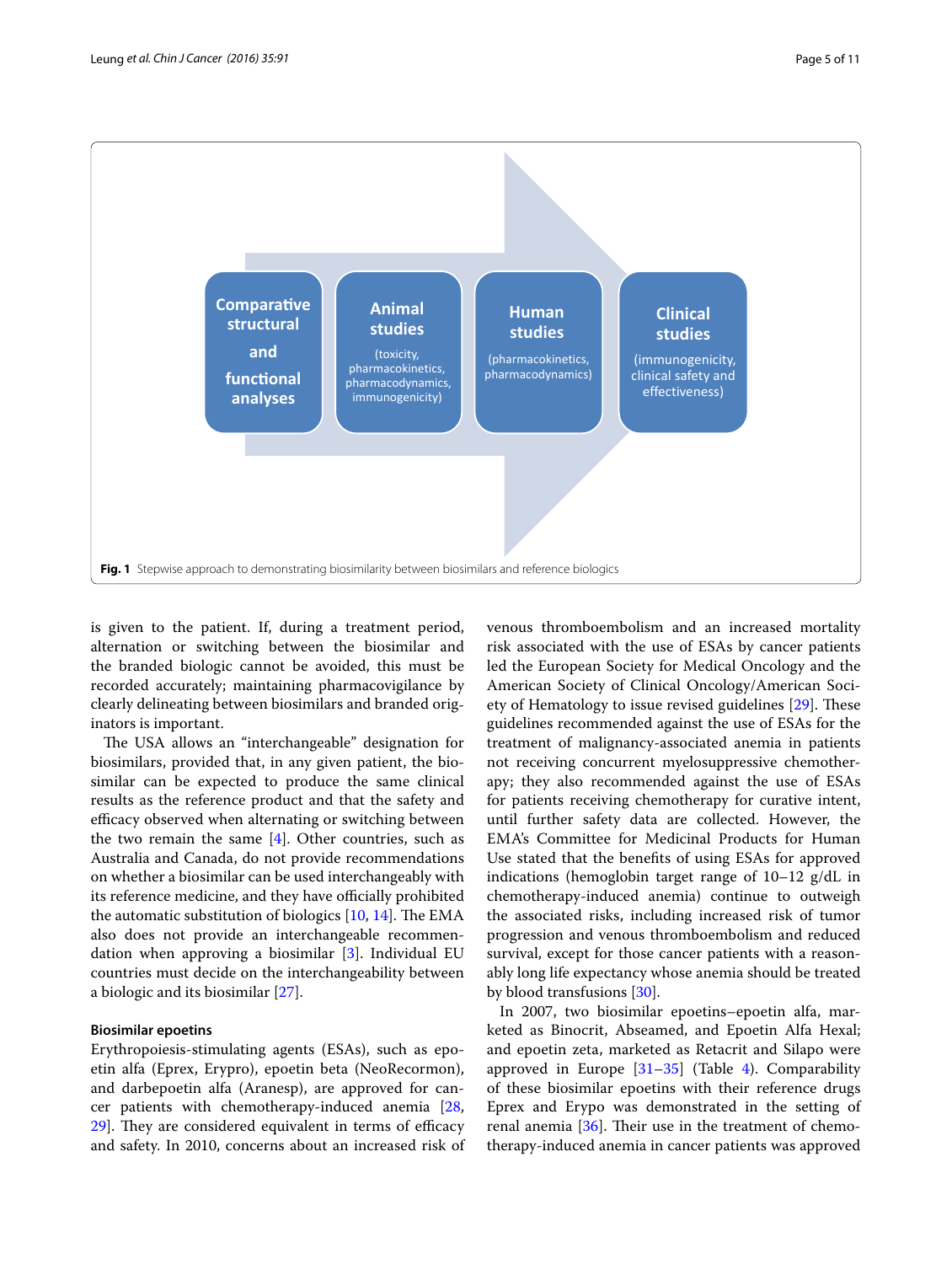| Region      | <b>Active substance</b><br>(laboratory code) | <b>Brand name</b><br>(pharmaceutical company) | Indications in oncology                                                                                                                                                                                           | Approval date |
|-------------|----------------------------------------------|-----------------------------------------------|-------------------------------------------------------------------------------------------------------------------------------------------------------------------------------------------------------------------|---------------|
| Europe      | Epoetin alfa (HX575)                         | Binocrit (Sandoz)                             | Treatment of anemia and reduction of transfu-                                                                                                                                                                     | 28/08/2007    |
|             |                                              | Abseamed (Medice Arzneimittel)                | sion requirements in adult patients receiving<br>chemotherapy for solid tumors, malignant                                                                                                                         | 28/08/2007    |
|             |                                              | Epoetin alfa Hexal (Hexal)                    | lymphoma, or multiple myeloma, and at risk                                                                                                                                                                        | 28/08/2007    |
|             | Epoetin zeta (SB309)                         | Retacrit (Hospira)                            | of transfusion as assessed by the patient's                                                                                                                                                                       | 18/12/2007    |
|             |                                              | Silapo (Stada Arzneimittel)                   | general status (e.g., cardiovascular status, pre-<br>existing anemia at the start of chemotherapy)                                                                                                                | 18/12/2007    |
| Australia   | Epoetin lambda                               | Aczicrit (Sandoz/Novartis)                    | Treatment of anemia in patients with non-<br>myeloid malignancies where anemia develops<br>as a result of concomitantly administered<br>chemotherapy and where blood transfusion is<br>not considered appropriate | 27/01/2010    |
|             |                                              | Grandicrit (Sandoz/Novartis)                  |                                                                                                                                                                                                                   | 27/01/2010    |
|             |                                              | Novicrit (Sandoz/Novartis)                    |                                                                                                                                                                                                                   | 27/01/2010    |
| New Zealand | Epoetin alpha (HX575)                        | Binocrit (Novartis)                           | Treatment of anemia in patients with non-<br>myeloid malignancies where anemia is due<br>to the effect of concomitantly administered<br>chemotherapy                                                              | 27/02/2013    |

<span id="page-5-0"></span>**Table 4 List of currently approved erythropoietin biosimilars**

because, based on the extrapolation of data, the mechanisms of action for epoetins are the same for all approved indications. PRCA caused by cross-reacting neutralizing antibodies against erythropoietin is a rare but known serious adverse event that has been observed with the use of erythropoietin in patients with chronic renal failure [[37\]](#page-9-7). Therefore, the post-marketing and risk management plans of biosimilar epoetins particularly focus on PRCA.

#### **Biosimilar G‑CSF**

G-CSF is widely used in the field of oncology [\[38](#page-9-8)]. It is used to decrease the incidence of chemotherapy-related febrile neutropenia, facilitate dose-intensity chemotherapy, and mobilize hematopoietic stem cells for collection. Currently, there are eight EMA-licensed filgrastim biosimilars, the first of which was licensed in Europe in 2008 [[39–](#page-9-9)[46](#page-9-10)]. These G-CSF biosimilars were approved by the EMA for all the registered indications of the reference drug Neupogen, based on their comparable efficacy and safety profiles in the treatment of chemotherapy-induced neutropenia  $[47-51]$  $[47-51]$  $[47-51]$  (Table [5](#page-6-0)). In March 2015, the US FDA approved its first biosimilar product Zarxio (filgrastim-sndz), which has all the same indications as the reference drug Neupogen [[52\]](#page-9-13). Key studies showing the comparability in efficacy and safety of the biosimilar filgrastim to its reference drug are summarized in Table [6](#page-7-0).

Enhanced by a 20-kDa polyethylene glycol molecule compared with filgrastim, pegfilgrastim has a longer halflife and is administered less frequently [\[53](#page-9-14)]. Pegfilgrastim has been approved by the US FDA and the EMA since 2002 and is indicated in non-myeloid cancer patients undergoing chemotherapy to decrease the incidence of febrile neutropenia [\[54](#page-9-15), [55\]](#page-9-16). Unlike filgrastim, pegfilgrastim is not approved for hematopoietic progenitor cell mobilization. Since 2007, four pegfilgrastim biosimilars have been approved in India [[56](#page-9-17)]. In December 2014, Apotex, in conjunction with Intas Pharmaceuticals, successfully filed its biosimilar pegylated apofilgrastim with the US FDA. Another biosimilar pegfilgrastim, LA-EP2006, developed by Sandoz, is being compared with its reference product Neulasta in three phase III studies; the results will be used to support the company's registration application in the USA and the EU. The US patent for pegfilgrastim expired in October 2015; the EU patent is expected to expire in August 2017.

#### **Biosimilar trastuzumab**

Trastuzumab is a humanized mAb that targets human epidermal growth factor receptor 2 (HER2). For patients with HER2-positive breast cancer, it is the standard of care in the neoadjuvant, adjuvant, and palliative settings [[57,](#page-9-18) [58\]](#page-9-19). It is also indicated for the palliative treatment of HER2-positive gastric cancer. Biosimilar trastuzumab is the first biosimilar mAb available for the treatment of cancer (Table [7](#page-7-1)). In November 2013, the trastuzumab biosimilar Hertraz was launched in India after approval was granted by the Drug Controller General of India [[59\]](#page-9-20). In January 2014, the South Korean Ministry of Food and Drug Safety approved the trastuzumab biosimilar CT-P6 (Herzuma) based on the results of global clinical trials involving 558 patients in 18 countries and 115 sites [[60\]](#page-9-21). In January 2016, the Ministry of Health of the Russian Federation approved the trastuzumab biosimilar HERtiCAD based on the results of a randomized, multicenter clinical study (NCT01764022) comparing the pharmacokinetics, immunogenicity, safety, and efficacy of BCD-022 with those of the reference drug Herceptin, both in combination with paclitaxel in treating patients with metastatic breast cancer  $[61]$  $[61]$  $[61]$ . The study demonstrated the non-inferiority of BCD-022 compared with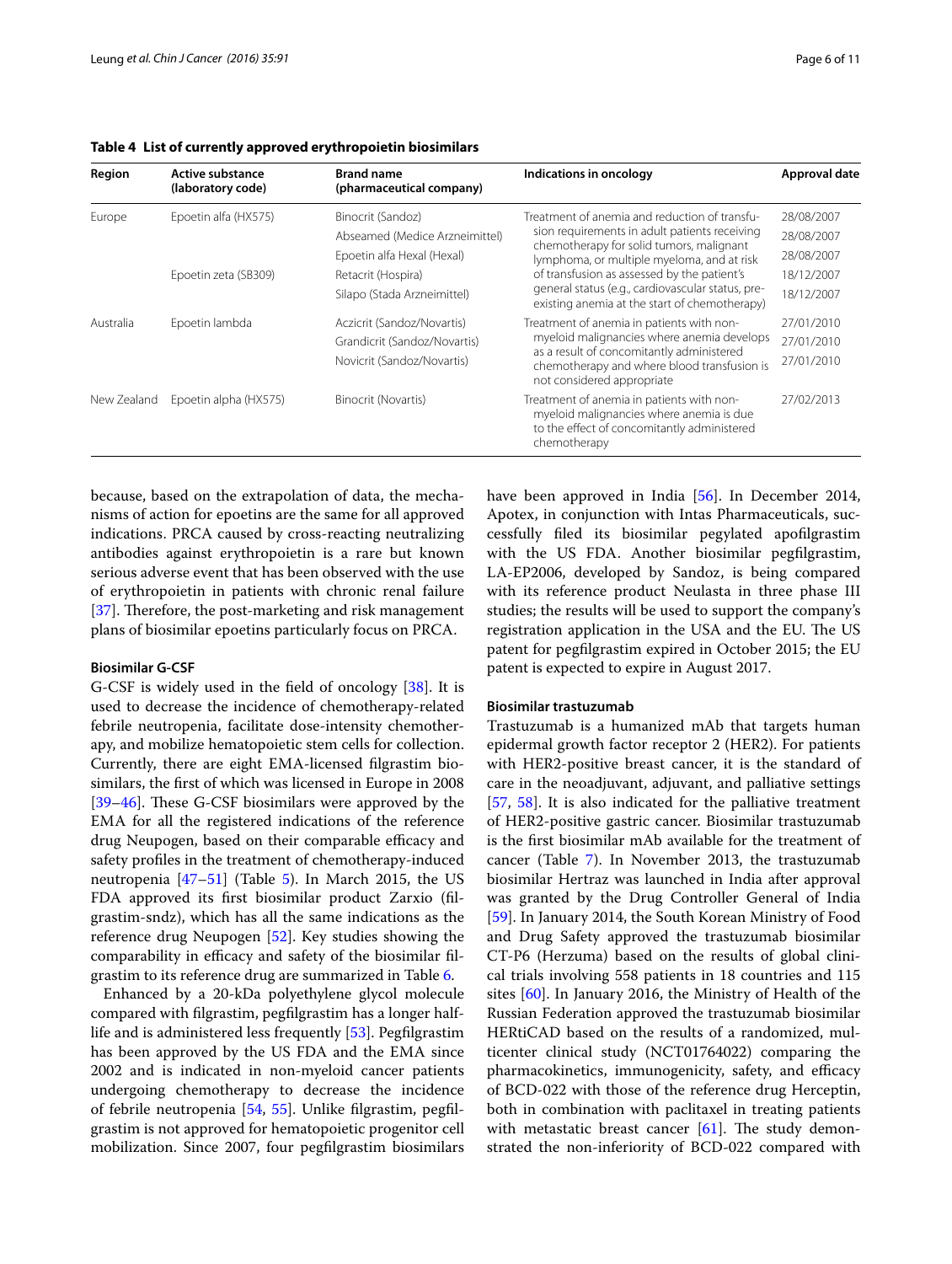| Region        | Active<br>substance                 | <b>Brand name</b><br>(pharmaceutical company)                              | Indications in oncology                                                                                                                                                                                                                                                                                                                                                                                                                                                                                                                                                                                                                                                                                                                                                                                                              | Approval date                          |
|---------------|-------------------------------------|----------------------------------------------------------------------------|--------------------------------------------------------------------------------------------------------------------------------------------------------------------------------------------------------------------------------------------------------------------------------------------------------------------------------------------------------------------------------------------------------------------------------------------------------------------------------------------------------------------------------------------------------------------------------------------------------------------------------------------------------------------------------------------------------------------------------------------------------------------------------------------------------------------------------------|----------------------------------------|
| Europe        | Filgrastim-XM02                     | Ratiograstim (Ratiopharm)<br>Tevagrastim (Teva)<br>Biograstim (ABZ-Pharma) | Reduction in the duration of chemotherapy-induced neutro-<br>penia and the incidence of febrile neutropenia (except for<br>chronic myeloid leukemia and myelodysplastic syndromes)<br>Reduction in the duration of neutropenia caused by myeloabla-                                                                                                                                                                                                                                                                                                                                                                                                                                                                                                                                                                                  | 15/09/2008<br>15/09/2008<br>15/09/2008 |
|               | Filgrastim-EP2006                   | Filgrastim Hexal (Hexal)<br>Zarzio (Sandoz)                                | tive therapy followed by bone marrow transplant<br>Mobilization of peripheral blood progenitor cells                                                                                                                                                                                                                                                                                                                                                                                                                                                                                                                                                                                                                                                                                                                                 | 06/02/2009<br>06/02/2009               |
|               | Filgrastim-PLD108                   | Nivestim (Hospira)                                                         |                                                                                                                                                                                                                                                                                                                                                                                                                                                                                                                                                                                                                                                                                                                                                                                                                                      | 08/06/2010                             |
|               | Apo-Filgrastim                      | Grastofil (Apotex)                                                         |                                                                                                                                                                                                                                                                                                                                                                                                                                                                                                                                                                                                                                                                                                                                                                                                                                      | 18/10/2013                             |
|               |                                     | Accofil (Accord)                                                           |                                                                                                                                                                                                                                                                                                                                                                                                                                                                                                                                                                                                                                                                                                                                                                                                                                      | 18/09/2014                             |
| United States | Filgrastim-EP2006                   | Zarxio/(Sandoz) [Placeholder<br>non-proprietary name:<br>filgrastim-sndz]  | Decrease in the incidence of infection, as manifested by febrile<br>neutropenia, in patients with non-myeloid malignancies<br>receiving myelosuppressive anti-cancer drugs associated with<br>a significant incidence of severe neutropenia with fever<br>Reduction in the time to neutrophil recovery and the duration<br>of fever, following induction or consolidation chemotherapy<br>treatment of patients with acute myeloid leukemia<br>Reduction in the duration of neutropenia and neutropenia<br>related clinical sequelae (e.g., febrile neutropenia) in patients<br>with non-myeloid malignancies undergoing myeloablative<br>chemotherapy followed by bone marrow transplantation<br>Mobilization of autologous hematopoietic progenitor cells into<br>the peripheral blood for collection by leukapheresis             | 06/03/2015                             |
| Australia     |                                     | Filgrastim-PLD108 Nivestim (Hospira)                                       | Decrease in the incidence of infection, as manifested by febrile                                                                                                                                                                                                                                                                                                                                                                                                                                                                                                                                                                                                                                                                                                                                                                     | 16/09/2010                             |
|               | Filgrastim-XM02                     | Tevagrastim (Aspen Pharmac-<br>are)                                        | neutropenia, in patients with non-myeloid malignancies<br>receiving myelosuppressive anti-cancer drugs in doses not<br>usually requiring bone marrow transplantation;                                                                                                                                                                                                                                                                                                                                                                                                                                                                                                                                                                                                                                                                | 29/08/2011                             |
|               | Filgrastim-EP2006 Zarzio (Sandoz)   |                                                                            | Reduction in duration of neutropenia and clinical sequelae in<br>patients undergoing induction and consolidation chemo-<br>therapy for acute myeloid leukemia;<br>Mobilization of autologous peripheral blood progenitor cells<br>alone, or following myelosuppressive chemotherapy, to accel-<br>erate neutrophil and platelet recovery by infusion of such cells<br>after myeloablative or myelosuppressive therapy in patients<br>with non-myeloid malignancies;<br>Mobilization of peripheral blood progenitor cells in normal<br>volunteers; for use in allogeneic peripheral blood progenitor<br>cell transplantation;<br>Treatment of patients receiving myeloablative chemotherapy,<br>for reducing the duration of neutropenia and clinical sequelae<br>following autologous or allogeneic bone marrow transplanta-<br>tion | 07/05/2013                             |
| New Zealand   | Filgrastim-EP2006 Zarzio (Novartis) | Filgrastim-PLD108 Nivestim (Hospira)                                       | Mobilization of autologous peripheral blood progenitor cells<br>alone, or following myelosuppressive chemotherapy and the<br>mobilization of peripheral blood progenitor cells in normal<br>donors [allogeneic peripheral blood progenitor cell (PBPC)]<br>Reduction in the duration of neutropenia and the incidence<br>of febrile neutropenia in patients treated with established<br>cytotoxic chemotherapy for malignancy (with the exception<br>of chronic myeloid leukemia and myelodysplastic syndromes)<br>and for the reduction in the duration of neutropenia and its<br>clinical sequelae in patients undergoing myeloablative therapy<br>followed by bone marrow transplantation considered to be at<br>increased risk of prolonged severe neutropenia                                                                   | 24/05/2012<br>31/03/2014               |
| Singapore     |                                     | Filgrastim-PLD108 Nivestim (Hospira)                                       | Reduction in the duration of neutropenia and the incidence<br>of febrile neutropenia in patients treated with established<br>cytotoxic chemotherapy for malignancy (with the exception of<br>chronic myeloid leukemia and myelodysplastic syndromes)<br>Reduction in the duration of neutropenia in patients undergo-<br>ing myeloablative therapy followed by bone marrow trans-<br>plantation considered to be at increased risk of prolonged<br>severe neutropenia                                                                                                                                                                                                                                                                                                                                                                | 17/07/2012                             |

## <span id="page-6-0"></span>**Table 5 List of currently approved granulocyte colony-stimulating factor biosimilars**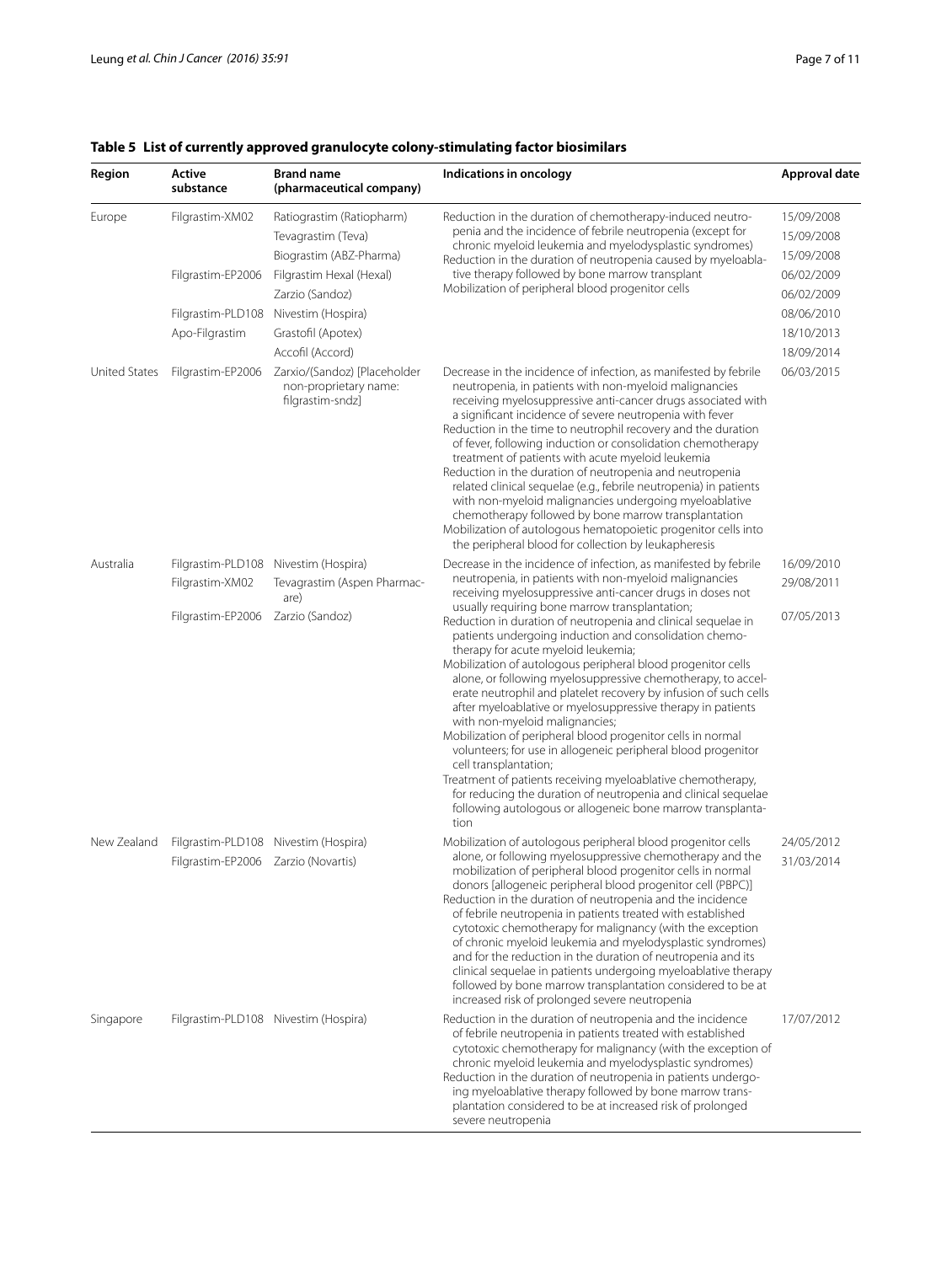## **Table 5 continued**

| Region | <b>Active</b><br>substance | <b>Brand name</b><br>(pharmaceutical company)                          | Indications in oncology                                      | Approval date            |
|--------|----------------------------|------------------------------------------------------------------------|--------------------------------------------------------------|--------------------------|
| Japan  | Filgrastim                 | Filgrastim BS (Mochida/Fuji)<br>Filgrastim BS (Nippon Kayaku/<br>Teva) | Treatment in neutropenia induced by anti-cancer chemotherapy | 21/11/2012<br>28/02/2013 |
|        |                            | Filgrastim BS (Sandoz)                                                 |                                                              | 24/03/2014               |

#### <span id="page-7-0"></span>**Table 6 Key studies of biosimilar filgrastim that demonstrated clinical equivalence to the reference drug**

| Active substance  | <b>Brand name</b>                   | Key studies of biosimilar filgrastim demonstrating clinical equivalence to reference<br>drug                                                                                                                                                                                                                                                                                                                                                                                                                                                                      |
|-------------------|-------------------------------------|-------------------------------------------------------------------------------------------------------------------------------------------------------------------------------------------------------------------------------------------------------------------------------------------------------------------------------------------------------------------------------------------------------------------------------------------------------------------------------------------------------------------------------------------------------------------|
| Filgrastim-XM02   | Ratiograstim/Tevagrastim/Biograstim | Multinational, multicenter, randomized, controlled phase III study; breast cancer patients<br>receiving docetaxel/doxorubicin chemotherapy ( $n = 348$ )<br>Reference drug, Neupogen [47]<br>Multinational, multicenter, randomized, controlled phase III study; lung cancer patients<br>receiving platinum based chemotherapy ( $n = 240$ )<br>Reference drug, Neupogen [48]<br>Multinational, multicenter, randomized, controlled phase III study; patients with non-Hodg-<br>kin lymphoma receiving chemotherapy ( $n = 92$ )<br>Reference drug, Neupogen [49] |
| Filgrastim-EP2006 | Filgrastim Hexal/Zarzio             | Multinational, multicenter, randomized, controlled phase III study in chemo-naïve breast<br>cancer patients receiving neoadjuvant/adjuvant docetaxel, doxorubicin, and cyclophos-<br>phamide chemotherapy ( $n = 218$ )<br>Reference product, Neupogen [50]                                                                                                                                                                                                                                                                                                       |
| Filgrastim-PLD108 | Nivestim                            | Multicenter, randomized, controlled phase III study; breast cancer patients treated with<br>doxorubicin and docetaxel in neoadjuvant/adjuvant or first-line metastatic setting<br>$(n = 279)$<br>Reference drug, Neupogen [51]                                                                                                                                                                                                                                                                                                                                    |

*PK* pharmacokinetics; *PD* pharmacodynamics

<span id="page-7-1"></span>**Table 7 List of currently approved biosimilar monoclonal antibodies in oncology**

| Region      | <b>Active substance</b> | Brand name (pharmaceutical company) | Approved indications in oncology                                    | Approval date |
|-------------|-------------------------|-------------------------------------|---------------------------------------------------------------------|---------------|
| India       | Trastuzumab             | CANmab (Biocon)/Hertraz (Mylan)     | HER2-positive breast cancer                                         | 25/11/2013    |
| South Korea | Trastuzumab             | Herzuma (Celltrion)                 | HER2-positive breast cancer<br>Advanced (metastatic) gastric cancer | 15/01/2014    |
| Russia      | Trastuzumab             | HERtiCAD (Biocad)                   | Breast cancer                                                       | 20/01/2016    |
| Russia      | Rituximab               | AcellBia (CSJC biocad)              | CD20-positive non-Hodgkin's B-cell lymphoma                         | 25/05/2014    |

*HER2* human epidermal growth factor receptor 2

Herceptin in terms of efficacy and safety. The primary patent on Herceptin in Europe expired in July 2014. Biosimilar trastuzumab has not yet been approved in the EU, but several are in phase III development.

## **Biosimilar rituximab**

Rituximab is an mAb that acts against CD20 to treat non-Hodgkin's lymphoma (NHL) and chronic lymphocytic leukemia. Marketed by Roche as Rituxan and MabThera, rituximab was originally approved for use in 1997 in the USA [\[62\]](#page-10-0) and in 1998 in the EU [[63\]](#page-10-1). In November 2013, the patent for rituximab expired in the EU; in September 2016, it will expire in the USA. In 2007, Dr. Reddy's Laboratories marketed Reditux in India as a biosimilar of rituximab to treat diffuse large B cell lymphoma [[64\]](#page-10-2). However, Reditux is not a true biosimilar because it has not been studied head to head against its reference product. In May 2014, Biocad's Acellbia (also known as BCD020), a biosimilar of rituximab, was approved in Russia for the treatment of NHL [[65](#page-10-3)] (Table [6\)](#page-7-0). The approval was based on the results of a randomized, open-labelled study, involving over 30 centers in Ukraine, Russia, and India, which showed that the drug's pharmacokinetics, pharmacodynamics, efficacy, and safety were similar to rituximab [[66](#page-10-4)].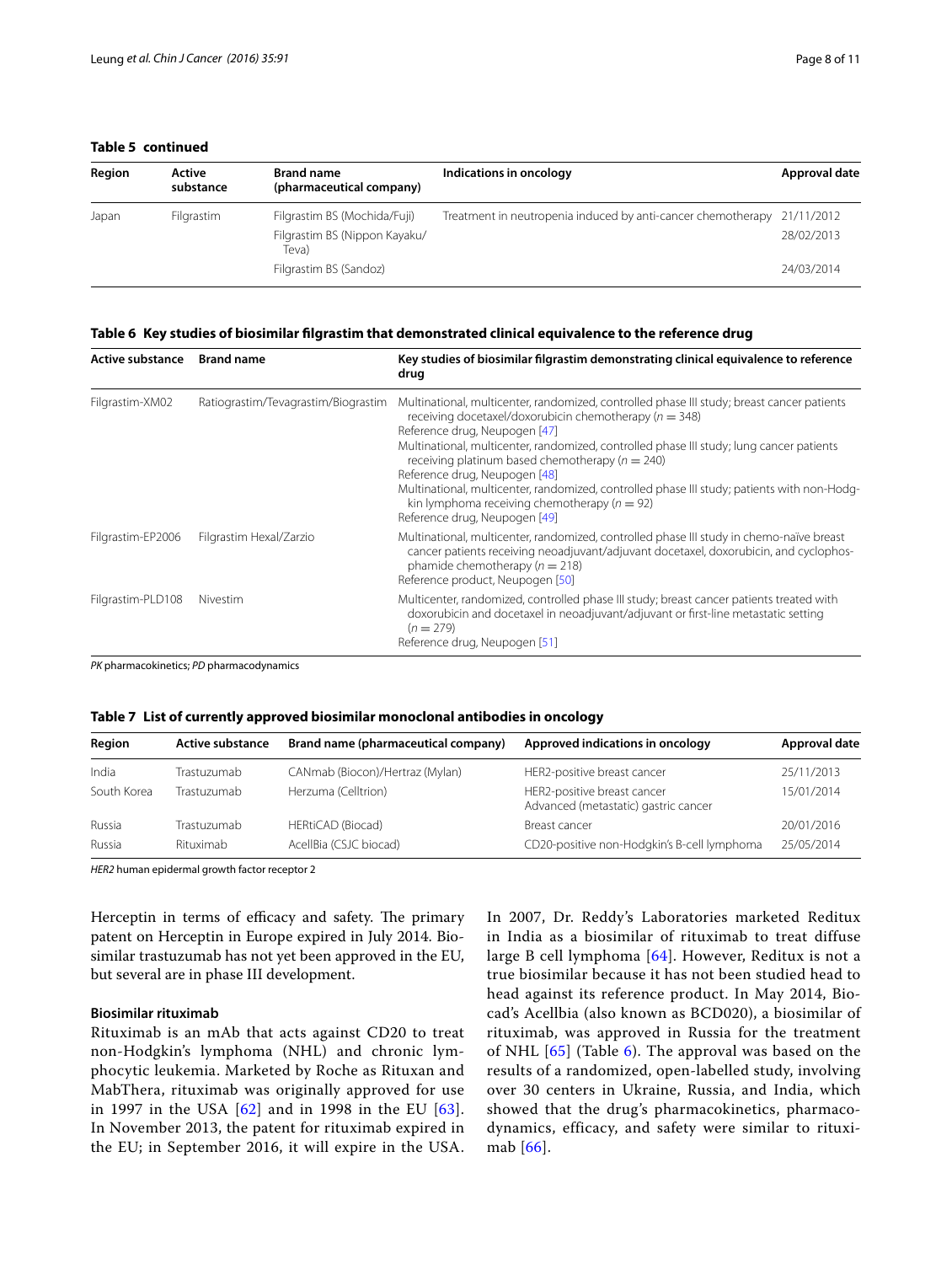## **Conclusions**

The rationale for the development of biosimilar products is to improve patient access to biological therapies in a safe and cost-effective way. As the technology advances and evolves, so too do regulations governing the development of biosimilars. Oncologists should be aware that biosimilars are not generics of biological medicines, but they do have comparable efficacy and safety to the originators. Pharmacovigilance is critical to ensuring the long-term quality and safety of biosimilars. With biosimilars, it is important to be mindful of concerns about drug substitutions and extrapolation across indications.

#### **Authors' contributions**

LKSL, KM, and CL drafted the manuscript. LKSL and SLC revised this paper. All authors read and approved the final manuscript.

#### **Author details**

<sup>1</sup> State Key Laboratory in Oncology in South China, Department of Clinical Oncology, Sir YK Pao Center for Cancer, Hong Kong Cancer Institute and Prince of Wales Hospital, The Chinese University of Hong Kong, Shatin, Hong Kong, China. <sup>2</sup> Faculty of Medicine, The Chinese University of Hong Kong, Hong Kong, China.

#### **Acknowledgements**

None.

### **Competing interests**

The authors declare that they have no competing interests.

Received: 24 August 2015 Accepted: 29 August 2016 Published online: 13 October 2016

#### **References**

- <span id="page-8-0"></span>Soria JC, Blay JY, Spano JP, Pivot X, Coscas Y, Khayat D. Added value of molecular targeted agents in oncology. Ann Oncol Off J Eur Soc Med Oncol ESMO. 2011;22(8):1703–16.
- <span id="page-8-1"></span>2. WHO. WHO expert committee on biological standardization sixtieth report—guidelines on evaluation of similar biotherapeutic products (SBPs). Geneva: World Health Organization; 2013. [http://www.who.int/](http://www.who.int/biologicals/publications/trs/areas/biological_therapeutics/TRS_977_Annex_2.pdf) [biologicals/publications/trs/areas/biological\\_therapeutics/TRS\\_977\\_](http://www.who.int/biologicals/publications/trs/areas/biological_therapeutics/TRS_977_Annex_2.pdf) [Annex\\_2.pdf.](http://www.who.int/biologicals/publications/trs/areas/biological_therapeutics/TRS_977_Annex_2.pdf) Accessed 29 Jul 2016.
- <span id="page-8-6"></span>3. Multidisciplinary: Biosimilar. European Medicines Agency, United Kingdom. [http://www.ema.europa.eu/ema/index.jsp?curl](http://www.ema.europa.eu/ema/index.jsp%3fcurl%3dpages/regulation/general/general_content_000408.jsp%26mid%3dWC0b01ac058002958c%23Overarchingbiosimilarguidelines)=pages/regulation/ [general/general\\_content\\_000408.jsp&mid](http://www.ema.europa.eu/ema/index.jsp%3fcurl%3dpages/regulation/general/general_content_000408.jsp%26mid%3dWC0b01ac058002958c%23Overarchingbiosimilarguidelines)=WC0b01ac058002958c#Ove [rarchingbiosimilarguidelines](http://www.ema.europa.eu/ema/index.jsp%3fcurl%3dpages/regulation/general/general_content_000408.jsp%26mid%3dWC0b01ac058002958c%23Overarchingbiosimilarguidelines). Accessed 29 Jul 2016.
- <span id="page-8-7"></span>4. Biosimilars. US Food and Drug Administration, United States [http://www.](http://www.fda.gov/Drugs/GuidanceComplianceRegulatoryInformation/Guidances/ucm290967.htm) [fda.gov/Drugs/GuidanceComplianceRegulatoryInformation/Guidances/](http://www.fda.gov/Drugs/GuidanceComplianceRegulatoryInformation/Guidances/ucm290967.htm) [ucm290967.htm.](http://www.fda.gov/Drugs/GuidanceComplianceRegulatoryInformation/Guidances/ucm290967.htm) Accessed 29 Jul 2016.
- <span id="page-8-2"></span>5. Zelenetz AD, Ahmed I, Braud EL, Cross JD, Davenport-Ennis N, Dickinson BD, et al. NCCN biosimilars white paper: regulatory, scientific, and patient safety perspectives. J Natl Compr Cancer Netw JNCCN. 2011;9(Suppl 4):S1–22.
- <span id="page-8-3"></span>6. US\$54 billion worth of biosimilar patents expiring before 2020. GaBI online—generics and biosimilars initiative. 2011. [http://www.gabionline.](http://www.gabionline.net/Biosimilars/Research/US-54-billion-worth-of-biosimilar-patents-expiring-before-2020) [net/Biosimilars/Research/US-54-billion-worth-of-biosimilar-patents](http://www.gabionline.net/Biosimilars/Research/US-54-billion-worth-of-biosimilar-patents-expiring-before-2020)[expiring-before-2020.](http://www.gabionline.net/Biosimilars/Research/US-54-billion-worth-of-biosimilar-patents-expiring-before-2020) Accessed 29 Jul 2016.
- <span id="page-8-4"></span>7. ASBM presents new European survey findings on biosimilars and the importance of nonproprietary naming. ASBM presents new European survey findings on biosimilars and the importance of nonproprietary naming, Alliance for Safe Biologic Medicines. 2013. [https://www.safebio](https://www.safebiologics.org/2013/11/asbm-presents-new-european-survey-findings-on-biosimilars-and-the-importance-of-nonproprietary-naming/)[logics.org/2013/11/asbm-presents-new-european-survey-findings-on](https://www.safebiologics.org/2013/11/asbm-presents-new-european-survey-findings-on-biosimilars-and-the-importance-of-nonproprietary-naming/)[biosimilars-and-the-importance-of-nonproprietary-naming/](https://www.safebiologics.org/2013/11/asbm-presents-new-european-survey-findings-on-biosimilars-and-the-importance-of-nonproprietary-naming/). Accessed 29 Jul 2016.
- <span id="page-8-5"></span>8. South Korean oncologists are significantly less familiar with biosimilars than their European counterparts. Decision Resources Group. 2013. <https://www.decisionresourcesgroup.com/report/541/>. Accessed 29 Jul 2016.
- <span id="page-8-8"></span>9. Sarpatwari A, Avorn J, Kesselheim AS. Progress and hurdles for follow-on biologics. New Engl J Med. 2015;372(25):2380–2.
- <span id="page-8-9"></span>10. Guidance for sponsors: information and submission requirements for subsequent entry biologics (SEBs). Health Canada, Government of Canada. 2010. [http://www.hc-sc.gc.ca/dhp-mps/brgtherap/applic-demande/](http://www.hc-sc.gc.ca/dhp-mps/brgtherap/applic-demande/guides/seb-pbu/seb-pbu_2010-eng.php) [guides/seb-pbu/seb-pbu\\_2010-eng.php](http://www.hc-sc.gc.ca/dhp-mps/brgtherap/applic-demande/guides/seb-pbu/seb-pbu_2010-eng.php). Accessed 29 Jul 2016.
- <span id="page-8-10"></span>11. Weise M, Bielsky MC, De Smet K, Ehmann F, Ekman N, Giezen TJ, et al. Biosimilars: what clinicians should know. Blood. 2012;120(26):5111–7.
- <span id="page-8-11"></span>12. Biosimilars approved in Europe. GaBI online—generics and biosimilars initiative. 2011. [http://www.gabionline.net/Biosimilars/General/Biosimi](http://www.gabionline.net/Biosimilars/General/Biosimilars-approved-in-Europe)[lars-approved-in-Europe](http://www.gabionline.net/Biosimilars/General/Biosimilars-approved-in-Europe). Accessed 29 Jul 2016.
- <span id="page-8-12"></span>13. Biosimilars approved in Australia. GaBI online—generics and biosimilars initiative. 2014. [http://www.gabionline.net/Biosimilars/General/Biosimi](http://www.gabionline.net/Biosimilars/General/Biosimilars-approved-in-Australia)[lars-approved-in-Australia](http://www.gabionline.net/Biosimilars/General/Biosimilars-approved-in-Australia). Accessed 29 Jul 2016.
- <span id="page-8-13"></span>14. Evaluation of biosimilars: the evaluation of biosimilars. Therapeutic Goods Administration (TGA), Department of Health, Australian Government. 2013.<https://www.tga.gov.au/publication/evaluation-biosimilars-1>. Accessed 29 Jul 2016.
- <span id="page-8-14"></span>15. Biosimilars. Medicines and Medical Devices Safety Authority (Medsafe), Ministry of Health, New Zealand Government. 2014. [http://www.med](http://www.medsafe.govt.nz/profs/RIss/Biosimilars.asp)[safe.govt.nz/profs/RIss/Biosimilars.asp](http://www.medsafe.govt.nz/profs/RIss/Biosimilars.asp). Accessed 29 Jul 2016.
- <span id="page-8-16"></span>16. Guideline for the quality, safety, and efficacy assurance of follow-on biologics. Pharmaceuticals and Medical Devices Agency (PMDA), Japan. 2009.<http://www.pmda.go.jp/files/000153851.pdf>. Accessed 29 Jul 2016.
- 17. Guidelines on the evaluation of biosimilar products. Ministry of Food and Drug Safety (MFDS), South Korea. 2010. [http://www.mfds.go.kr/](http://www.mfds.go.kr/jsp/common/download.jsp%3ffileinfo%3dS*1*%25B5%25BF%25B5%25EE%25BB%25FD%25B9%25B0%25C0%25C7%25BE%25E0%25C7%25B0%20%25C6%25F2%25B0%25A1%20%25B0%25A1%25C0%25CC%25B5%25E5%25B6%25F3%25C0%25CE%20(%25BF%25B5%25B9%25AE).pdf*e9a03e5980ec4520b888e54dbf6ee908*pdf*/files/upload/1/TB_F_INFODATA/13325/e9a03e5980ec4520b888e54dbf6ee908*265678*2012:08:29%2016:10:23) [jsp/common/download.jsp?fileinfo](http://www.mfds.go.kr/jsp/common/download.jsp%3ffileinfo%3dS*1*%25B5%25BF%25B5%25EE%25BB%25FD%25B9%25B0%25C0%25C7%25BE%25E0%25C7%25B0%20%25C6%25F2%25B0%25A1%20%25B0%25A1%25C0%25CC%25B5%25E5%25B6%25F3%25C0%25CE%20(%25BF%25B5%25B9%25AE).pdf*e9a03e5980ec4520b888e54dbf6ee908*pdf*/files/upload/1/TB_F_INFODATA/13325/e9a03e5980ec4520b888e54dbf6ee908*265678*2012:08:29%2016:10:23)=S\*1\*%B5%BF%B5%EE%BB% [FD%B9%B0%C0%C7%BE%E0%C7%B0%20%C6%F2%B0%A1%20](http://www.mfds.go.kr/jsp/common/download.jsp%3ffileinfo%3dS*1*%25B5%25BF%25B5%25EE%25BB%25FD%25B9%25B0%25C0%25C7%25BE%25E0%25C7%25B0%20%25C6%25F2%25B0%25A1%20%25B0%25A1%25C0%25CC%25B5%25E5%25B6%25F3%25C0%25CE%20(%25BF%25B5%25B9%25AE).pdf*e9a03e5980ec4520b888e54dbf6ee908*pdf*/files/upload/1/TB_F_INFODATA/13325/e9a03e5980ec4520b888e54dbf6ee908*265678*2012:08:29%2016:10:23) [%B0%A1%C0%CC%B5%E5%B6%F3%C0%CE%20\(%BF%B5%B9%AE\).](http://www.mfds.go.kr/jsp/common/download.jsp%3ffileinfo%3dS*1*%25B5%25BF%25B5%25EE%25BB%25FD%25B9%25B0%25C0%25C7%25BE%25E0%25C7%25B0%20%25C6%25F2%25B0%25A1%20%25B0%25A1%25C0%25CC%25B5%25E5%25B6%25F3%25C0%25CE%20(%25BF%25B5%25B9%25AE).pdf*e9a03e5980ec4520b888e54dbf6ee908*pdf*/files/upload/1/TB_F_INFODATA/13325/e9a03e5980ec4520b888e54dbf6ee908*265678*2012:08:29%2016:10:23) [pdf\\*e9a03e5980ec4520b888e54dbf6ee908\\*pdf\\*/files/upload/1/](http://www.mfds.go.kr/jsp/common/download.jsp%3ffileinfo%3dS*1*%25B5%25BF%25B5%25EE%25BB%25FD%25B9%25B0%25C0%25C7%25BE%25E0%25C7%25B0%20%25C6%25F2%25B0%25A1%20%25B0%25A1%25C0%25CC%25B5%25E5%25B6%25F3%25C0%25CE%20(%25BF%25B5%25B9%25AE).pdf*e9a03e5980ec4520b888e54dbf6ee908*pdf*/files/upload/1/TB_F_INFODATA/13325/e9a03e5980ec4520b888e54dbf6ee908*265678*2012:08:29%2016:10:23) [TB\\_F\\_INFODATA/13325/e9a03e5980ec4520b888e54db](http://www.mfds.go.kr/jsp/common/download.jsp%3ffileinfo%3dS*1*%25B5%25BF%25B5%25EE%25BB%25FD%25B9%25B0%25C0%25C7%25BE%25E0%25C7%25B0%20%25C6%25F2%25B0%25A1%20%25B0%25A1%25C0%25CC%25B5%25E5%25B6%25F3%25C0%25CE%20(%25BF%25B5%25B9%25AE).pdf*e9a03e5980ec4520b888e54dbf6ee908*pdf*/files/upload/1/TB_F_INFODATA/13325/e9a03e5980ec4520b888e54dbf6ee908*265678*2012:08:29%2016:10:23)[f6ee908\\*265678\\*2012:08:29%2016:10:23.](http://www.mfds.go.kr/jsp/common/download.jsp%3ffileinfo%3dS*1*%25B5%25BF%25B5%25EE%25BB%25FD%25B9%25B0%25C0%25C7%25BE%25E0%25C7%25B0%20%25C6%25F2%25B0%25A1%20%25B0%25A1%25C0%25CC%25B5%25E5%25B6%25F3%25C0%25CE%20(%25BF%25B5%25B9%25AE).pdf*e9a03e5980ec4520b888e54dbf6ee908*pdf*/files/upload/1/TB_F_INFODATA/13325/e9a03e5980ec4520b888e54dbf6ee908*265678*2012:08:29%2016:10:23) Accessed 29 Jul 2016.
- 18. Recent trend of pharmaceutical regulations in Taiwan. Taiwan Food & Drug Administration, Ministry of Health and Welfare, Taiwan. 2013. [http://](http://www.fda.gov.tw/upload/133/Content/2014033109035995639.pdf) [www.fda.gov.tw/upload/133/Content/2014033109035995639.pdf](http://www.fda.gov.tw/upload/133/Content/2014033109035995639.pdf). Accessed 29 Jul 2016.
- <span id="page-8-17"></span>19. Guidance on registration of similar biological products in Singapore. Health Sciences Authority (HAS), Singapore Government. 2011. [http://](http://www.hsa.gov.sg/content/dam/HSA/HPRG/Western_Medicine/Overview_Framework_Policies/Guidelines_on_Drug_Registration/Appendix%2017_Guidance%20on%20Registration%20of%20Similar%20Biological%20Products%20in%20Singapore%202011.pdf) [www.hsa.gov.sg/content/dam/HSA/HPRG/Western\\_Medicine/Over](http://www.hsa.gov.sg/content/dam/HSA/HPRG/Western_Medicine/Overview_Framework_Policies/Guidelines_on_Drug_Registration/Appendix%2017_Guidance%20on%20Registration%20of%20Similar%20Biological%20Products%20in%20Singapore%202011.pdf)[view\\_Framework\\_Policies/Guidelines\\_on\\_Drug\\_Registration/Appen](http://www.hsa.gov.sg/content/dam/HSA/HPRG/Western_Medicine/Overview_Framework_Policies/Guidelines_on_Drug_Registration/Appendix%2017_Guidance%20on%20Registration%20of%20Similar%20Biological%20Products%20in%20Singapore%202011.pdf)[dix%2017\\_Guidance%20on%20Registration%20of%20Similar%20Biologi](http://www.hsa.gov.sg/content/dam/HSA/HPRG/Western_Medicine/Overview_Framework_Policies/Guidelines_on_Drug_Registration/Appendix%2017_Guidance%20on%20Registration%20of%20Similar%20Biological%20Products%20in%20Singapore%202011.pdf)[cal%20Products%20in%20Singapore%202011.pdf.](http://www.hsa.gov.sg/content/dam/HSA/HPRG/Western_Medicine/Overview_Framework_Policies/Guidelines_on_Drug_Registration/Appendix%2017_Guidance%20on%20Registration%20of%20Similar%20Biological%20Products%20in%20Singapore%202011.pdf) Accessed 29 Jul 2016.
- <span id="page-8-19"></span>20. Provisions for Drug Registration. China Food and Drug Administration, China. [http://www.eng.sfda.gov.cn/WS03/CL0768/61645.html.](http://www.eng.sfda.gov.cn/WS03/CL0768/61645.html) Accessed 29 Jul 2016.
- <span id="page-8-15"></span>21. Guidelines on Similar biologics: regulatory requirements for marketing authorization in India. Ministry of Science and Technology and Ministry of Health and Family Welfare, Government of India. 2012. [http://www.dbtbi](http://www.dbtbiosafety.nic.in/Files%255CCDSCO-DBTSimilarBiologicsfinal.pdf)[osafety.nic.in/Files%5CCDSCO-DBTSimilarBiologicsfinal.pdf](http://www.dbtbiosafety.nic.in/Files%255CCDSCO-DBTSimilarBiologicsfinal.pdf). Accessed 29 Jul 2016.
- <span id="page-8-18"></span>22. Abas A. Regulatory guidelines for biosimilars in Malaysia. Biol J Int Assoc Biol Stand. 2011;39(5):339–42.
- <span id="page-8-20"></span>23. Crommelin DJ, Shah VP, Klebovich I, McNeil SE, Weinstein V, Fluhmann B, et al. The similarity question for biologicals and non-biological complex drugs. Eur J Pharm Sci Off J Eur Fed Pharm Sci. 2015;76:10–7.
- <span id="page-8-21"></span>24. Pharmacovigilance. Geneva: World Health Organization. [http://www.](http://www.who.int/medicines/areas/quality_safety/safety_efficacy/pharmvigi/en/) [who.int/medicines/areas/quality\\_safety/safety\\_efficacy/pharmvigi/en/](http://www.who.int/medicines/areas/quality_safety/safety_efficacy/pharmvigi/en/). Accessed 29 Jul 2016.
- <span id="page-8-22"></span>25. Bennett CL, Luminari S, Nissenson AR, Tallman MS, Klinge SA, McWilliams N, et al. Pure red-cell aplasia and epoetin therapy. New Engl J Med. 2004;351(14):1403–8.
- <span id="page-8-23"></span>26. Bennett CL, Evens AM, Andritsos LA, Balasubramanian L, Mai M, Fisher MJ, et al. Haematological malignancies developing in previously healthy individuals who received haematopoietic growth factors: report from the Research on Adverse Drug Events and Reports (RADAR) project. Br J Haematol. 2006;135(5):642–50.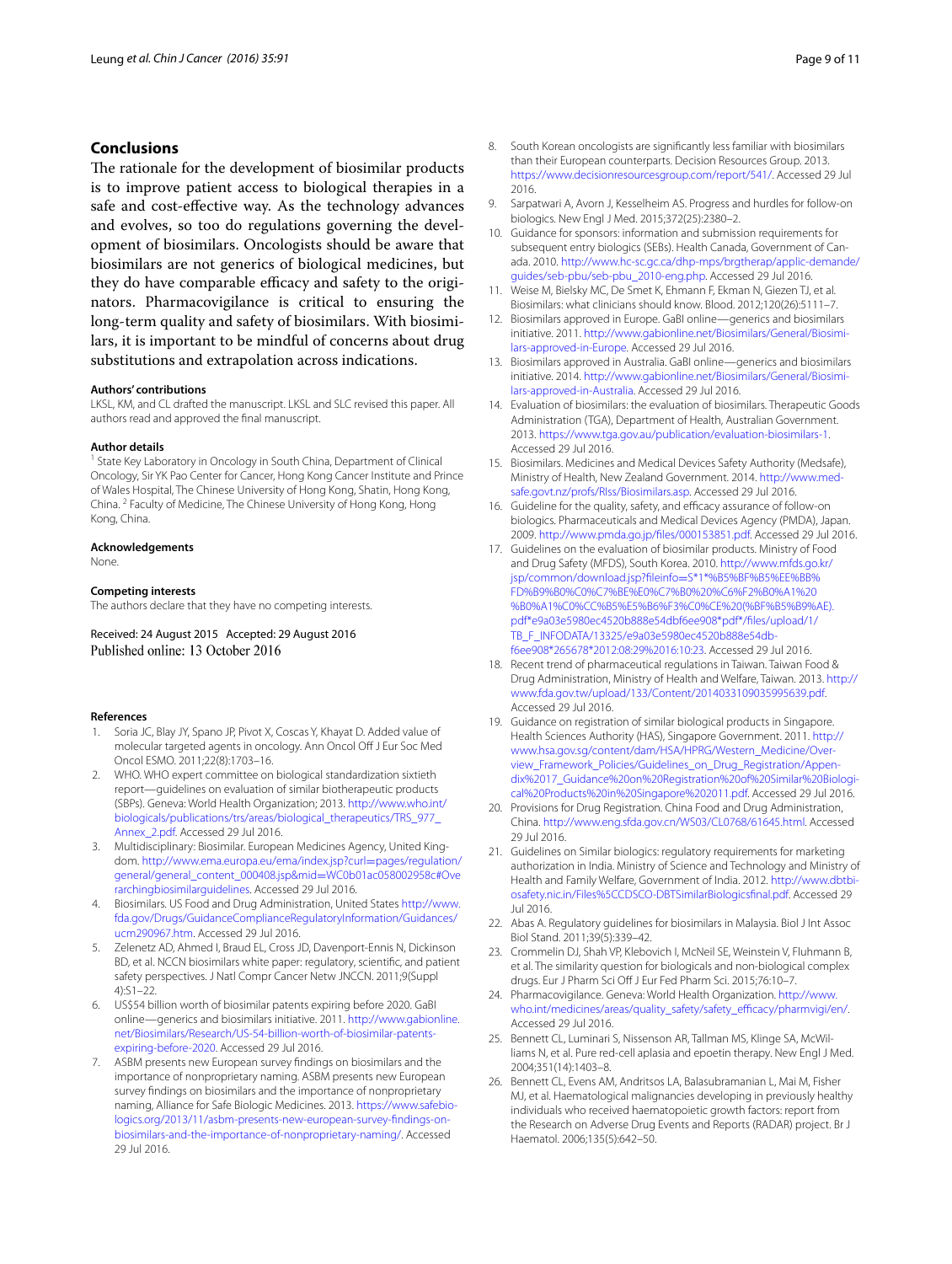- <span id="page-9-0"></span>27. Interchangeability of biosimilars—position of Finnish Medicines Agency Fimea. Finnish Medicines Agency Fimea (FIMEA), Finland. 2015. [https://](https://www.fimea.fi/documents/542809/838272/29197_Biosimilaarien_vaihtokelpoisuus_EN.pdf) [www.fimea.fi/documents/542809/838272/29197\\_Biosimilaarien\\_](https://www.fimea.fi/documents/542809/838272/29197_Biosimilaarien_vaihtokelpoisuus_EN.pdf) [vaihtokelpoisuus\\_EN.pdf](https://www.fimea.fi/documents/542809/838272/29197_Biosimilaarien_vaihtokelpoisuus_EN.pdf). Accessed 29 Jul 2016.
- <span id="page-9-1"></span>28. Schrijvers D, De Samblanx H, Roila F. Erythropoiesis-stimulating agents in the treatment of anaemia in cancer patients: ESMO Clinical Practice Guidelines for use. Ann Oncol Off J Eur Soc Med Oncol ESMO. 2010;21(Suppl 5):v244–7.
- <span id="page-9-2"></span>29. Rizzo JD, Brouwers M, Hurley P, Seidenfeld J, Somerfield MR, Temin S. American society of clinical oncology/american society of hematology clinical practice guideline update on the use of epoetin and darbepoetin in adult patients with cancer. J Oncol Pract Am Soc Clin Oncol. 2010;6(6):317–20.
- <span id="page-9-3"></span>30. EMEA recommends a new warning for epoetins for their use in cancer patients. European Medicines Agency (EMEA) United Kingdom. 2008. [http://www.ema.europa.eu/docs/en\\_GB/document\\_library/Press\\_](http://www.ema.europa.eu/docs/en_GB/document_library/Press_release/2009/11/WC500015069.pdf) [release/2009/11/WC500015069.pdf](http://www.ema.europa.eu/docs/en_GB/document_library/Press_release/2009/11/WC500015069.pdf). Accessed 29 Jul 2016.
- <span id="page-9-4"></span>31. Binocrit. European Medicines Agency United Kingdom. [http://www.](http://www.ema.europa.eu/ema/index.jsp%3fcurl%3dpages/medicines/human/medicines/000725/human_med_000675.jsp%26amp%3bmid%3dWC0b01ac058001d124) [ema.europa.eu/ema/index.jsp?curl](http://www.ema.europa.eu/ema/index.jsp%3fcurl%3dpages/medicines/human/medicines/000725/human_med_000675.jsp%26amp%3bmid%3dWC0b01ac058001d124)=pages/medicines/human/medi[cines/000725/human\\_med\\_000675.jsp&mid](http://www.ema.europa.eu/ema/index.jsp%3fcurl%3dpages/medicines/human/medicines/000725/human_med_000675.jsp%26amp%3bmid%3dWC0b01ac058001d124)=WC0b01ac0580 [01d124](http://www.ema.europa.eu/ema/index.jsp%3fcurl%3dpages/medicines/human/medicines/000725/human_med_000675.jsp%26amp%3bmid%3dWC0b01ac058001d124). Accessed 29 Jul 2016.
- 32. Abseamed. European Medicines Agency, United Kingdom. [http://www.](http://www.ema.europa.eu/ema/index.jsp%3fcurl%3dpages/medicines/human/medicines/000727/human_med_000621.jsp%26amp%3bmid%3dWC0b01ac058001d124) [ema.europa.eu/ema/index.jsp?curl](http://www.ema.europa.eu/ema/index.jsp%3fcurl%3dpages/medicines/human/medicines/000727/human_med_000621.jsp%26amp%3bmid%3dWC0b01ac058001d124)=pages/medicines/human/medi[cines/000727/human\\_med\\_000621.jsp&mid](http://www.ema.europa.eu/ema/index.jsp%3fcurl%3dpages/medicines/human/medicines/000727/human_med_000621.jsp%26amp%3bmid%3dWC0b01ac058001d124)=WC0b01ac0580 [01d124](http://www.ema.europa.eu/ema/index.jsp%3fcurl%3dpages/medicines/human/medicines/000727/human_med_000621.jsp%26amp%3bmid%3dWC0b01ac058001d124). Accessed 29 Jul 2016.
- 33. Epoetin Alfa Hexal. European Medicines Agency, United Kingdom. [http://](http://www.ema.europa.eu/ema/index.jsp%3fcurl%3dpages/medicines/human/medicines/000726/human_med_000768.jsp%26amp%3bmid%3dWC0b01ac058001d124) [www.ema.europa.eu/ema/index.jsp?curl](http://www.ema.europa.eu/ema/index.jsp%3fcurl%3dpages/medicines/human/medicines/000726/human_med_000768.jsp%26amp%3bmid%3dWC0b01ac058001d124)=pages/medicines/human/ [medicines/000726/human\\_med\\_000768.jsp&mid](http://www.ema.europa.eu/ema/index.jsp%3fcurl%3dpages/medicines/human/medicines/000726/human_med_000768.jsp%26amp%3bmid%3dWC0b01ac058001d124)=WC0b01ac0580 [01d124](http://www.ema.europa.eu/ema/index.jsp%3fcurl%3dpages/medicines/human/medicines/000726/human_med_000768.jsp%26amp%3bmid%3dWC0b01ac058001d124). Accessed 29 Jul 2016.
- 34. Retacrit. European Medicines Agency, United Kingdom. [http://www.](http://www.ema.europa.eu/ema/index.jsp%3fcurl%3dpages/medicines/human/medicines/000872/human_med_001031.jsp%26amp%3bmid%3dWC0b01ac058001d124) [ema.europa.eu/ema/index.jsp?curl](http://www.ema.europa.eu/ema/index.jsp%3fcurl%3dpages/medicines/human/medicines/000872/human_med_001031.jsp%26amp%3bmid%3dWC0b01ac058001d124)=pages/medicines/human/medi[cines/000872/human\\_med\\_001031.jsp&mid](http://www.ema.europa.eu/ema/index.jsp%3fcurl%3dpages/medicines/human/medicines/000872/human_med_001031.jsp%26amp%3bmid%3dWC0b01ac058001d124)=WC0b01ac0580 [01d124](http://www.ema.europa.eu/ema/index.jsp%3fcurl%3dpages/medicines/human/medicines/000872/human_med_001031.jsp%26amp%3bmid%3dWC0b01ac058001d124). Accessed 29 Jul 2016.
- <span id="page-9-5"></span>35. Silapo. European Medicines Agency, United Kingdom. [http://www.](http://www.ema.europa.eu/ema/index.jsp%3fcurl%3dpages/medicines/human/medicines/000760/human_med_001051.jsp%26amp%3bmid%3dWC0b01ac058001d124) [ema.europa.eu/ema/index.jsp?curl](http://www.ema.europa.eu/ema/index.jsp%3fcurl%3dpages/medicines/human/medicines/000760/human_med_001051.jsp%26amp%3bmid%3dWC0b01ac058001d124)=pages/medicines/human/medi[cines/000760/human\\_med\\_001051.jsp&mid](http://www.ema.europa.eu/ema/index.jsp%3fcurl%3dpages/medicines/human/medicines/000760/human_med_001051.jsp%26amp%3bmid%3dWC0b01ac058001d124)=WC0b01ac0580 [01d124](http://www.ema.europa.eu/ema/index.jsp%3fcurl%3dpages/medicines/human/medicines/000760/human_med_001051.jsp%26amp%3bmid%3dWC0b01ac058001d124). Accessed 29 Jul 2016.
- <span id="page-9-6"></span>36. Mikhail A, Farouk M. Epoetin biosimilars in Europe: 5 years on. Adv Ther. 2013;30(1):28–40.
- <span id="page-9-7"></span>37. McKoy JM, Stonecash RE, Cournoyer D, Rossert J, Nissenson AR, Raisch DW, et al. Epoetin-associated pure red cell aplasia: past, present, and future considerations. Transfusion. 2008;48(8):1754–62.
- <span id="page-9-8"></span>38. Smith TJ, Khatcheressian J, Lyman GH, Ozer H, Armitage JO, Balducci L, et al. 2006 update of recommendations for the use of white blood cell growth factors: an evidence-based clinical practice guideline. J Clin Oncol Off J Am Soc Clin Oncol. 2006;24(19):3187–205.
- <span id="page-9-9"></span>39. Ratiograstim. European Medicines Agency United Kingdom. [http://](http://www.ema.europa.eu/ema/index.jsp%3fcurl%3dpages/medicines/human/medicines/000825/human_med_001015.jsp%26amp%3bmid%3dWC0b01ac058001d124) [www.ema.europa.eu/ema/index.jsp?curl](http://www.ema.europa.eu/ema/index.jsp%3fcurl%3dpages/medicines/human/medicines/000825/human_med_001015.jsp%26amp%3bmid%3dWC0b01ac058001d124)=pages/medicines/human/ [medicines/000825/human\\_med\\_001015.jsp&mid](http://www.ema.europa.eu/ema/index.jsp%3fcurl%3dpages/medicines/human/medicines/000825/human_med_001015.jsp%26amp%3bmid%3dWC0b01ac058001d124)=WC0b01ac0580 [01d124](http://www.ema.europa.eu/ema/index.jsp%3fcurl%3dpages/medicines/human/medicines/000825/human_med_001015.jsp%26amp%3bmid%3dWC0b01ac058001d124). Accessed 29 Jul 2016.
- 40. Tevagrastim. European Medicines Agency United Kingdom. [http://](http://www.ema.europa.eu/ema/index.jsp%3fcurl%3dpages/medicines/human/medicines/000827/human_med_001089.jsp%26amp%3bmid%3dWC0b01ac058001d124) [www.ema.europa.eu/ema/index.jsp?curl](http://www.ema.europa.eu/ema/index.jsp%3fcurl%3dpages/medicines/human/medicines/000827/human_med_001089.jsp%26amp%3bmid%3dWC0b01ac058001d124)=pages/medicines/human/ [medicines/000827/human\\_med\\_001089.jsp&mid](http://www.ema.europa.eu/ema/index.jsp%3fcurl%3dpages/medicines/human/medicines/000827/human_med_001089.jsp%26amp%3bmid%3dWC0b01ac058001d124)=WC0b01ac0580 [01d124](http://www.ema.europa.eu/ema/index.jsp%3fcurl%3dpages/medicines/human/medicines/000827/human_med_001089.jsp%26amp%3bmid%3dWC0b01ac058001d124). Accessed 29 Jul 2016.
- 41. Biograstim. European Medicines Agency United Kingdom. [http://www.](http://www.ema.europa.eu/ema/index.jsp%3fcurl%3dpages/medicines/human/medicines/000826/human_med_000676.jsp%26amp%3bmid%3dWC0b01ac058001d124) [ema.europa.eu/ema/index.jsp?curl](http://www.ema.europa.eu/ema/index.jsp%3fcurl%3dpages/medicines/human/medicines/000826/human_med_000676.jsp%26amp%3bmid%3dWC0b01ac058001d124)=pages/medicines/human/medi[cines/000826/human\\_med\\_000676.jsp&mid](http://www.ema.europa.eu/ema/index.jsp%3fcurl%3dpages/medicines/human/medicines/000826/human_med_000676.jsp%26amp%3bmid%3dWC0b01ac058001d124)=WC0b01ac0580 [01d124](http://www.ema.europa.eu/ema/index.jsp%3fcurl%3dpages/medicines/human/medicines/000826/human_med_000676.jsp%26amp%3bmid%3dWC0b01ac058001d124). Accessed 29 Jul 2016.
- 42. Filgrastim Hexal. European Medicines Agency United Kingdom. [http://](http://www.ema.europa.eu/ema/index.jsp%3fcurl%3dpages/medicines/human/medicines/000918/human_med_000791.jsp%26amp%3bmid%3dWC0b01ac058001d124) [www.ema.europa.eu/ema/index.jsp?curl](http://www.ema.europa.eu/ema/index.jsp%3fcurl%3dpages/medicines/human/medicines/000918/human_med_000791.jsp%26amp%3bmid%3dWC0b01ac058001d124)=pages/medicines/human/ [medicines/000918/human\\_med\\_000791.jsp&mid](http://www.ema.europa.eu/ema/index.jsp%3fcurl%3dpages/medicines/human/medicines/000918/human_med_000791.jsp%26amp%3bmid%3dWC0b01ac058001d124)=WC0b01ac0580 [01d124](http://www.ema.europa.eu/ema/index.jsp%3fcurl%3dpages/medicines/human/medicines/000918/human_med_000791.jsp%26amp%3bmid%3dWC0b01ac058001d124). Accessed 29 Jul 2016.
- 43. Zarzio. European Medicines Agency United Kingdom. [http://www.](http://www.ema.europa.eu/ema/index.jsp%3fcurl%3dpages/medicines/human/medicines/000917/human_med_001170.jsp%26amp%3bmid%3dWC0b01ac058001d124) [ema.europa.eu/ema/index.jsp?curl](http://www.ema.europa.eu/ema/index.jsp%3fcurl%3dpages/medicines/human/medicines/000917/human_med_001170.jsp%26amp%3bmid%3dWC0b01ac058001d124)=pages/medicines/human/medi[cines/000917/human\\_med\\_001170.jsp&mid](http://www.ema.europa.eu/ema/index.jsp%3fcurl%3dpages/medicines/human/medicines/000917/human_med_001170.jsp%26amp%3bmid%3dWC0b01ac058001d124)=WC0b01ac0580 [01d124](http://www.ema.europa.eu/ema/index.jsp%3fcurl%3dpages/medicines/human/medicines/000917/human_med_001170.jsp%26amp%3bmid%3dWC0b01ac058001d124). Accessed 29 Jul 2016.
- 44. Nivestim. European Medicines Agency United Kingdom. [http://www.](http://www.ema.europa.eu/ema/index.jsp%3fcurl%3dpages/medicines/human/medicines/001142/human_med_001344.jsp%26amp%3bmid%3dWC0b01ac058001d124) [ema.europa.eu/ema/index.jsp?curl](http://www.ema.europa.eu/ema/index.jsp%3fcurl%3dpages/medicines/human/medicines/001142/human_med_001344.jsp%26amp%3bmid%3dWC0b01ac058001d124)=pages/medicines/human/medi[cines/001142/human\\_med\\_001344.jsp&mid](http://www.ema.europa.eu/ema/index.jsp%3fcurl%3dpages/medicines/human/medicines/001142/human_med_001344.jsp%26amp%3bmid%3dWC0b01ac058001d124)=WC0b01ac0580 [01d124](http://www.ema.europa.eu/ema/index.jsp%3fcurl%3dpages/medicines/human/medicines/001142/human_med_001344.jsp%26amp%3bmid%3dWC0b01ac058001d124). Accessed 29 Jul 2016.
- 45. Grastofil. European Medicines Agency United Kingdom. [http://www.](http://www.ema.europa.eu/ema/index.jsp%3fcurl%3dpages/medicines/human/medicines/002150/human_med_001688.jsp%26amp%3bmid%3dWC0b01ac058001d124) [ema.europa.eu/ema/index.jsp?curl](http://www.ema.europa.eu/ema/index.jsp%3fcurl%3dpages/medicines/human/medicines/002150/human_med_001688.jsp%26amp%3bmid%3dWC0b01ac058001d124)=pages/medicines/human/medi[cines/002150/human\\_med\\_001688.jsp&mid](http://www.ema.europa.eu/ema/index.jsp%3fcurl%3dpages/medicines/human/medicines/002150/human_med_001688.jsp%26amp%3bmid%3dWC0b01ac058001d124)=WC0b01ac0580 [01d124](http://www.ema.europa.eu/ema/index.jsp%3fcurl%3dpages/medicines/human/medicines/002150/human_med_001688.jsp%26amp%3bmid%3dWC0b01ac058001d124). Accessed 29 Jul 2016.
- <span id="page-9-10"></span>46. Accofil. European Medicines Agency United Kingdom. [http://www.](http://www.ema.europa.eu/ema/index.jsp%3fcurl%3dpages/medicines/human/medicines/003956/human_med_001798.jsp%26amp%3bmid%3dWC0b01ac058001d124) [ema.europa.eu/ema/index.jsp?curl](http://www.ema.europa.eu/ema/index.jsp%3fcurl%3dpages/medicines/human/medicines/003956/human_med_001798.jsp%26amp%3bmid%3dWC0b01ac058001d124)=pages/medicines/human/medi[cines/003956/human\\_med\\_001798.jsp&mid](http://www.ema.europa.eu/ema/index.jsp%3fcurl%3dpages/medicines/human/medicines/003956/human_med_001798.jsp%26amp%3bmid%3dWC0b01ac058001d124)=WC0b01ac0580 [01d124](http://www.ema.europa.eu/ema/index.jsp%3fcurl%3dpages/medicines/human/medicines/003956/human_med_001798.jsp%26amp%3bmid%3dWC0b01ac058001d124). Accessed 29 Jul 2016.
- <span id="page-9-11"></span>47. del Giglio A, Eniu A, Ganea-Motan D, Topuzov E, Lubenau H. XM02 is superior to placebo and equivalent to Neupogen in reducing the duration of severe neutropenia and the incidence of febrile neutropenia in cycle 1 in breast cancer patients receiving docetaxel/doxorubicin chemotherapy. BMC Cancer. 2008;8:332.
- <span id="page-9-23"></span>48. Gatzemeier U, Ciuleanu T, Dediu M, Ganea-Motan E, Lubenau H, Del Giglio A. XM02, the first biosimilar G-CSF, is safe and effective in reducing the duration of severe neutropenia and incidence of febrile neutropenia in patients with small cell or non-small cell lung cancer receiving platinum-based chemotherapy. J Thorac Oncol Off Publ Int Assoc Study Lung Cancer. 2009;4(6):736–40.
- <span id="page-9-24"></span>49. Engert A, Griskevicius L, Zyuzgin Y, Lubenau H, del Giglio A. XM02, the first granulocyte colony-stimulating factor biosimilar, is safe and effective in reducing the duration of severe neutropenia and incidence of febrile neutropenia in patients with non-Hodgkin lymphoma receiving chemotherapy. Leuk Lymph. 2009;50(3):374–9.
- <span id="page-9-25"></span>50. Blackwell K, Semiglazov V, Krasnozhon D, Davidenko I, Nelyubina L, Nakov R, et al. Comparison of EP2006, a filgrastim biosimilar, to the reference: a phase III, randomized, double-blind clinical study in the prevention of severe neutropenia in patients with breast cancer receiving myelosuppressive chemotherapy. Ann Oncol Off J Eur Soc Med Oncol ESMO. 2015;26(9):1948–53.
- <span id="page-9-12"></span>51. Waller CF, Semiglazov VF, Tjulandin S, Bentsion D, Chan S, Challand R. A phase III randomized equivalence study of biosimilar filgrastim versus Amgen filgrastim in patients receiving myelosuppressive chemotherapy for breast cancer. Onkologie. 2010;33(10):504–11.
- <span id="page-9-13"></span>52. FDA approves first biosimilar product Zarxio. US Food and Drug Administration, United States 2015. [http://www.fda.gov/NewsEvents/Newsroom/](http://www.fda.gov/NewsEvents/Newsroom/PressAnnouncements/ucm436648.htm) [PressAnnouncements/ucm436648.htm.](http://www.fda.gov/NewsEvents/Newsroom/PressAnnouncements/ucm436648.htm) Accessed 29 Jul 2016.
- <span id="page-9-14"></span>53. Molineux G. Pegfilgrastim: using pegylation technology to improve neutropenia support in cancer patients. Anticancer Drugs. 2003;14(4):259–64.
- <span id="page-9-15"></span>54. Neulasta. European Medicines Agency United Kingdom. [http://www.](http://www.ema.europa.eu/ema/index.jsp%3fcurl%3dpages/medicines/human/medicines/000420/human_med_000924.jsp%26amp%3bmid%3dWC0b01ac058001d124) [ema.europa.eu/ema/index.jsp?curl](http://www.ema.europa.eu/ema/index.jsp%3fcurl%3dpages/medicines/human/medicines/000420/human_med_000924.jsp%26amp%3bmid%3dWC0b01ac058001d124)=pages/medicines/human/medi[cines/000420/human\\_med\\_000924.jsp&mid](http://www.ema.europa.eu/ema/index.jsp%3fcurl%3dpages/medicines/human/medicines/000420/human_med_000924.jsp%26amp%3bmid%3dWC0b01ac058001d124)=WC0b01ac0580 [01d124](http://www.ema.europa.eu/ema/index.jsp%3fcurl%3dpages/medicines/human/medicines/000420/human_med_000924.jsp%26amp%3bmid%3dWC0b01ac058001d124). Accessed 29 Jul 2016.
- <span id="page-9-16"></span>55. Pegfilgrastim product approval information—licensing action. US Food and Drung Administration, United States. 2002. [http://www.fda.](http://www.fda.gov/drugs/developmentapprovalprocess/howdrugsaredevelopedandapproved/approvalapplications/therapeuticbiologicapplications/ucm080669.htm) [gov/drugs/developmentapprovalprocess/howdrugsaredevelopedan](http://www.fda.gov/drugs/developmentapprovalprocess/howdrugsaredevelopedandapproved/approvalapplications/therapeuticbiologicapplications/ucm080669.htm)[dapproved/approvalapplications/therapeuticbiologicapplications/](http://www.fda.gov/drugs/developmentapprovalprocess/howdrugsaredevelopedandapproved/approvalapplications/therapeuticbiologicapplications/ucm080669.htm) [ucm080669.htm.](http://www.fda.gov/drugs/developmentapprovalprocess/howdrugsaredevelopedandapproved/approvalapplications/therapeuticbiologicapplications/ucm080669.htm) Accessed 29 Jul 2016.
- <span id="page-9-17"></span>56. Biosimilars of pegfilgrastim. GaBI online—generics and biosimilars initiative. 2014. [http://www.gabionline.net/Biosimilars/General/Biosimilars-of](http://www.gabionline.net/Biosimilars/General/Biosimilars-of-pegfilgrastim)[pegfilgrastim](http://www.gabionline.net/Biosimilars/General/Biosimilars-of-pegfilgrastim). Accessed 29 Jul 2016.
- <span id="page-9-18"></span>57. FDA approval for trastuzumab. National Cancer Institute, United States [http://www.cancer.gov/about-cancer/treatment/drugs/fda-trastuzumab.](http://www.cancer.gov/about-cancer/treatment/drugs/fda-trastuzumab) Accessed 29 Jul 2016.
- <span id="page-9-19"></span>58. Herceptin. European Medicines Agency, United Kingdom. [http://www.](http://www.ema.europa.eu/ema/index.jsp%3fcurl%3dpages/medicines/human/medicines/000278/human_med_000818.jsp%26mid%3dWC0b01ac058001d124) [ema.europa.eu/ema/index.jsp?curl](http://www.ema.europa.eu/ema/index.jsp%3fcurl%3dpages/medicines/human/medicines/000278/human_med_000818.jsp%26mid%3dWC0b01ac058001d124)=pages/medicines/human/medi[cines/000278/human\\_med\\_000818.jsp&mid](http://www.ema.europa.eu/ema/index.jsp%3fcurl%3dpages/medicines/human/medicines/000278/human_med_000818.jsp%26mid%3dWC0b01ac058001d124)=WC0b01ac058001d124. 29 Jul 2016.
- <span id="page-9-20"></span>59. Biosimilars of trastuzumab. GaBI online—generics and biosimilars initiative. 2014. [http://www.gabionline.net/Biosimilars/General/Biosimilars-of](http://www.gabionline.net/Biosimilars/General/Biosimilars-of-trastuzumab)[trastuzumab](http://www.gabionline.net/Biosimilars/General/Biosimilars-of-trastuzumab). Accessed 29 Jul 2016.
- <span id="page-9-21"></span>60. Biosimilar trastuzumab approved in Korea. GaBI online—generics and biosimilars initiative. 2014. [http://www.gabionline.net/Biosimilars/News/](http://www.gabionline.net/Biosimilars/News/Biosimilar-trastuzumab-approved-in-Korea) [Biosimilar-trastuzumab-approved-in-Korea](http://www.gabionline.net/Biosimilars/News/Biosimilar-trastuzumab-approved-in-Korea). 29 Jul 2016.
- <span id="page-9-22"></span>61. BIOCAD announces the first trastuzumab biosimilar approved by the Ministry of Health of the Russian Federation. Business Wire. 2016. [http://](http://www.businesswire.com/news/home/20160120005889/en/BIOCAD-Announces-Trastuzumab-Biosimilar-Approved-Ministry-Health) [www.businesswire.com/news/home/20160120005889/en/BIOCAD-](http://www.businesswire.com/news/home/20160120005889/en/BIOCAD-Announces-Trastuzumab-Biosimilar-Approved-Ministry-Health)[Announces-Trastuzumab-Biosimilar-Approved-Ministry-Health](http://www.businesswire.com/news/home/20160120005889/en/BIOCAD-Announces-Trastuzumab-Biosimilar-Approved-Ministry-Health). Accessed 29 Jul 2016.